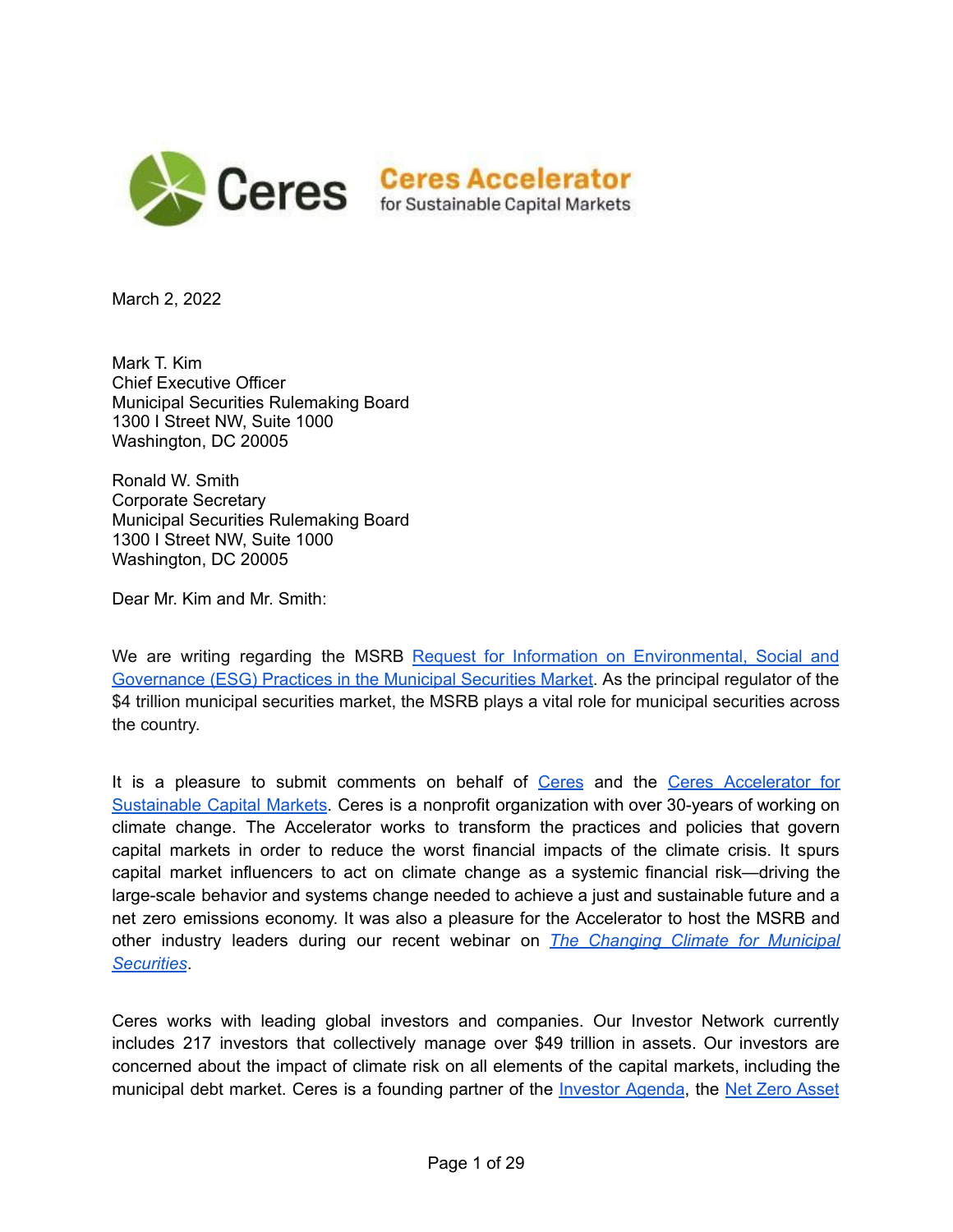[Managers](https://www.netzeroassetmanagers.org/) Initiative and the Paris Aligned Investor [Initiative](https://www.parisalignedinvestment.org/), which includes investors focused on sustainable investments within their portfolios and other assets. Our Company Network includes approximately 60 of the largest global companies with whom we work on an in-depth basis on climate strategy and disclosure, among other issues.

#### **Executive Summary of our Comments**

We conducted interviews with industry leaders in preparing this response. Our interviews found general agreement that:

- Climate risk represents a systemic risk to the municipal bond market,
- Climate risk is material, affecting all market participants (and investors in particular),
- Climate risk disclosure as currently practiced, is fragmented, incomplete, inadequate, inconsistent, and inefficient.

Although in the short run municipal issuers may enjoy the cost savings associated with minimal disclosure requirements, in the long run this perceived benefit could be more than offset by a rapid loss of public confidence in the municipal market<sup>1</sup>. As a result, Ceres respectfully recommends that the MSRB undertake the following actions to protect investors, municipal issuers and the public interest against the risks posed by climate change. We urge the MSRB to:

- 1. Publicly acknowledge that climate change poses a systemic risk to the U.S. municipal bond market,
- 2. Recommend that municipal issuers adopt the TCFD disclosure framework in order to provide investors and stakeholders with timely, decision-useful climate-relevant information,
- 3. Support efforts to amend the SEC Continuing Disclosure Rule<sup>2</sup> to include Climate Risk disclosure**,**
- 4. Enhance Board Governance and Senior Management expertise as it pertains to climate risk and create a Board Level Standing Committee on Municipal Bond Market Climate Risk Management,

<sup>&</sup>lt;sup>1</sup> As discussed in "Climate Change and [Municipal](https://www.americanprogress.org/issues/economy/reports/2020/05/06/484173/climate-change-municipal-finance/) Finance", financial markets rely on participants' belief that the prices of debt and equity securities and other financial products more or less approximate the underlying real economy and its risks. "When a natural disaster, pandemic, or other economic shock reveals a large gap between actual risk and asset prices, markets can experience severe volatility. When investors do not understand what is happening in a particular market, they withdraw their capital and look for safe havens. Stated differently, capital markets rely on steady investor demand to provide liquidity. Investor demand in turn relies on accurate pricing. Accurate pricing relies in turn on effective risk assessment. And effective risk assessment relies in turn on transparency and comprehensive disclosures." Center for American Progress, May 2020

<sup>2</sup> <https://www.msrb.org/msrb1/pdfs/SECRule15c2-12.pdf>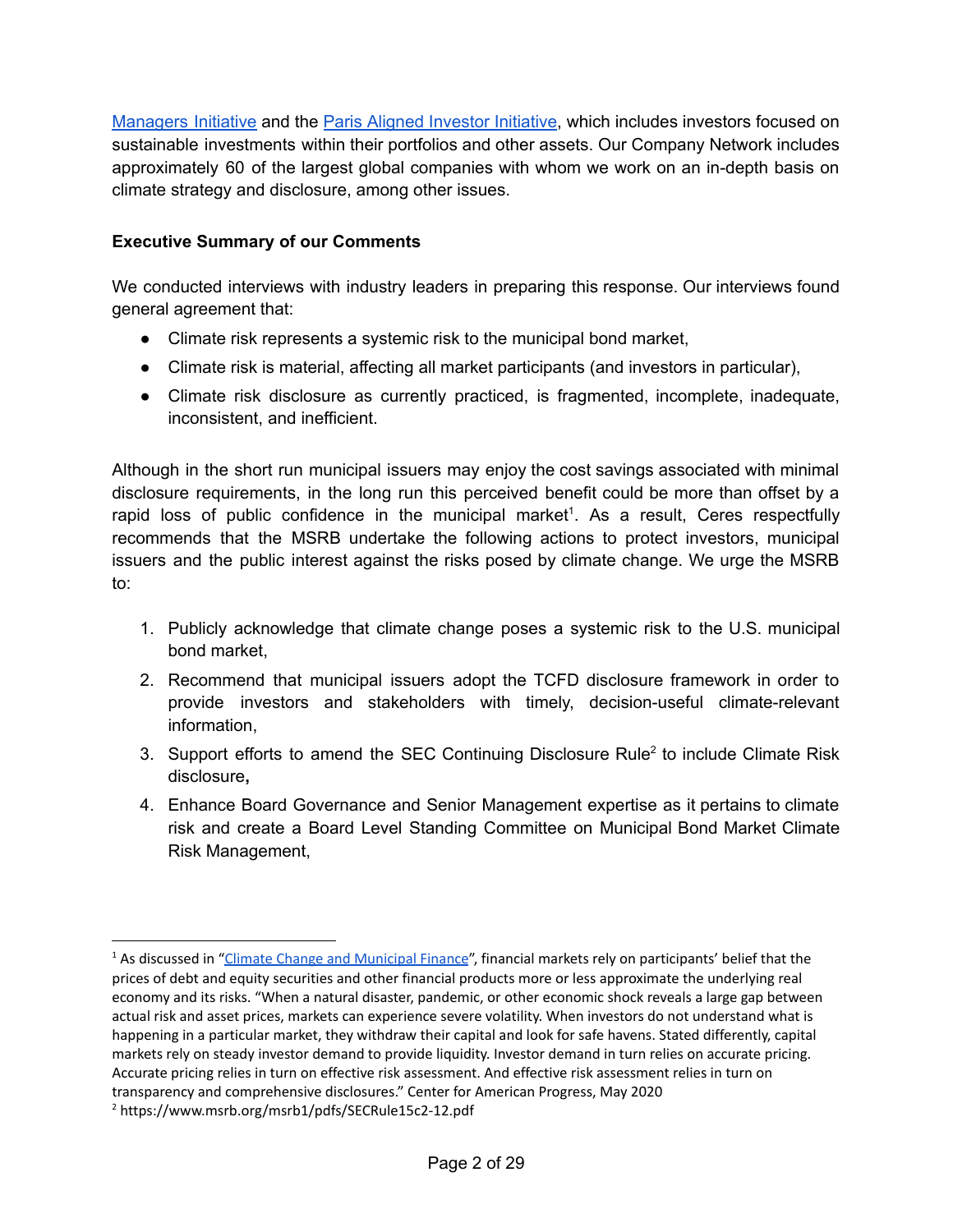- 5. Further update EMMA to facilitate timely, machine-readable disclosure of climate risk and ESG factors. This aligns with the MSRB's Strategic Plan to improve the user experience and system security, performance and functionality of  $EMMA<sup>3</sup>$ ,
- 6. Update the Municipal Securities Exams (for example the Series 52, Series 53 exams) to test for climate risk management competency,
- 7. Conduct research and educate municipal issuers, investors and other stakeholders about climate-related physical and transition risks,
- 8. Encourage all U.S. municipal bond market stakeholders such as bond counsel, data vendors, valuation services, bond insurers, municipal advisors and especially rating agencies and other standard setters - to fully incorporate climate risk management into their internal processes.

# **More detail on each recommendation can be found in the Appendix to the Letter, starting on page 10.**

The municipal market faces unique risks from climate change. While issuers, investors and regulators in corporate securities have become increasingly aware of the significant climate change risks inherent in their business activities and investment portfolios, sensitivity to climate risk in the municipal market has thus far remained minimal. Yet, municipal bond investors and the municipalities themselves are at greater risk in unique ways. In theory, corporations facing the effects of climate change can move their headquarters and critical facilities, shift their product mixes and supply chains, and pivot their strategies. Public entities including state, counties and municipalities, on the other hand, are place-based and mission-constrained.

The other unique risk in this sector relates to the number of issuers. The \$4 trillion<sup>4</sup> U.S. municipal securities market is unparalleled in the number of participating issuers. Of the 90,126 governmental units nationwide<sup>5</sup>, it is estimated that over 50,000 have outstanding municipal debt, representing approximately 1 million securities, dwarfing in size the approximately 6,000 issuers and 43,000 securities in the U.S. corporate bond market 6 . No other U.S. capital market encompasses so many issuers and so many securities<sup>7</sup>.

The fact that municipalities typically issue very long-dated debt liabilities makes this market particularly sensitive to the risk of climate change. Bonds maturing in 15-30 years are the norm in the municipal debt market<sup>8</sup>. These long-dated liabilities make it imperative for investors to

<sup>3</sup> MSRB Strategic Plan Fiscal Years 2022 - 2025

<sup>4</sup> MSRB, [Muni](https://www.msrb.org/msrb1/pdfs/MSRB-Muni-Facts.pdf) Facts, 2021

<sup>5</sup> From [Municipalities](https://www.census.gov/library/publications/2019/econ/from_municipalities_to_special_districts.html) to Special Districts, Official Count of Every Type of Local Government in 2017 Census of [Governments](https://www.census.gov/library/publications/2019/econ/from_municipalities_to_special_districts.html), United States Census Bureau, October 29, 2019

 $6$  In terms of debt outstanding, the corporate debt market's \$10.6 trillion debt outstanding is more than twice the \$3.9 trillion municipal debt outstanding. MSRB, [MuniFacts](https://www.msrb.org/msrb1/pdfs/MSRB-Muni-Facts.pdf) 2020, 2021

<sup>7</sup> MSRB, Self [Regulation](https://msrb.org/~/media/Files/Resources/MSRB-Self-Regulation-and-the-Municipal-Securities-Market.ashx) and the Municipal Securities Market, 2018

 $8$  The maturity of tax exempt debt must be tied to the useful life of the asset(s) financed, which for public infrastructure and buildings is often quite long. In Jan.-May 2021, the average tenor of municipal bonds was 17 years, according to ESG Integration in [Sub-Sovereign](https://www.unpri.org/investment-tools/fixed-income/sub-sovereign-debt) Debt: The U.S. Municipal Market.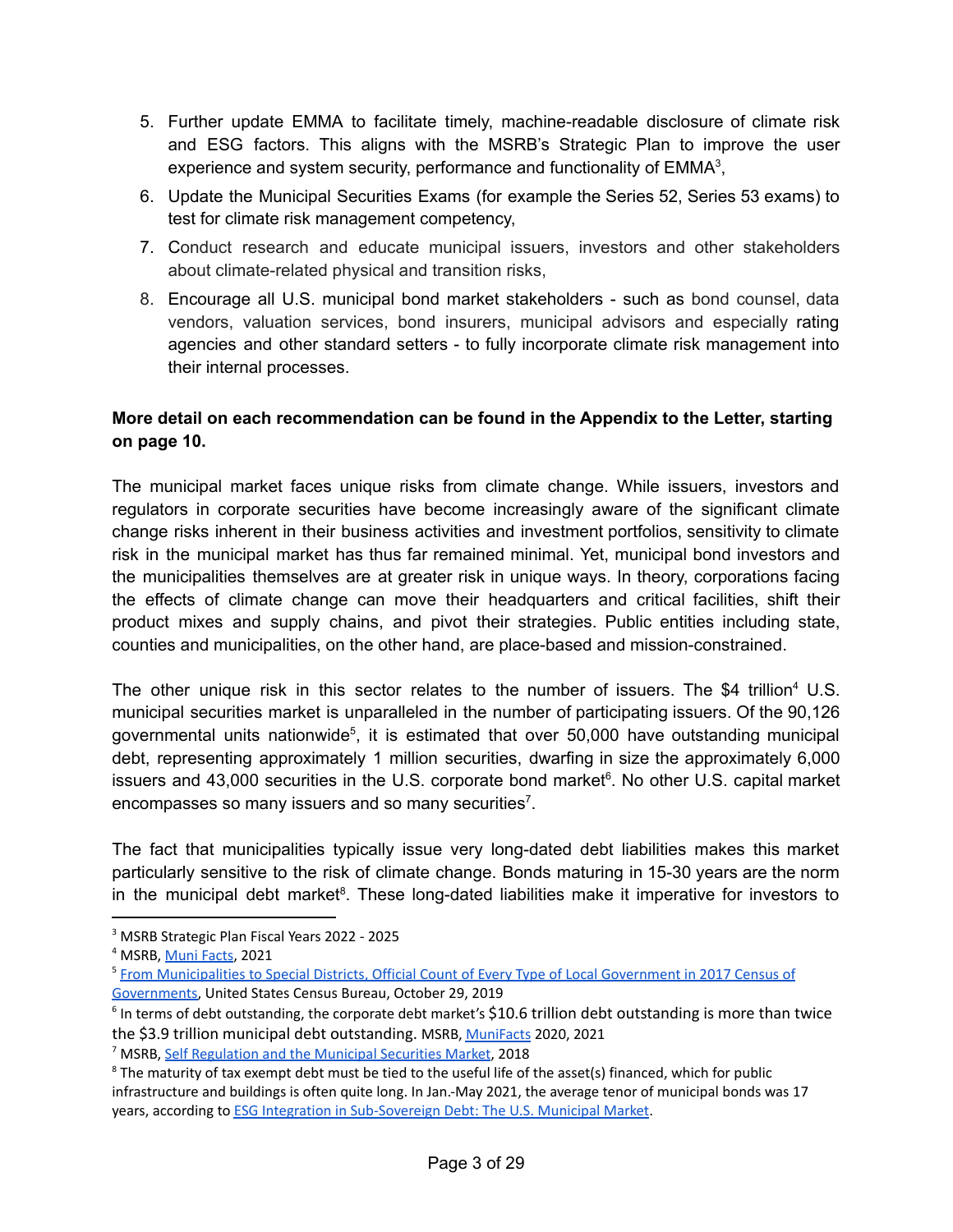incorporate the effects of climate change into investment decisions, especially climate change-related physical risks such as damage from fires, floods, cyclones, hurricanes, tornadoes, droughts, and rising sea-levels (henceforth referred to as "physical risk").

Finally, these bonds are typically considered among the safest available, and so many investors purchase them as "buy and hold" investments. Given this long term investment horizon, bond holders may be less focused on the risks (such as climate risk). This is especially true if they hold them through a mutual fund or related instrument.

The frequency and severity of extreme weather events has increased significantly in recent years. The latest Intergovernmental Panel on Climate Change (IPCC) report states that "climate change is a threat to human wellbeing and the health of the planet" and that "any further delay in concerted global action will miss a brief and rapidly closing window to secure a liveable future"<sup>9</sup>. Also, according to NOAA's National Center for Environmental Information (NCEI), 2020 was the most expensive year yet for weather and climate disasters: "There were 22 separate billion-dollar weather and climate disasters across the United States, shattering the previous annual record of 16 events, which occurred in 2017 and 2011" 10 . During 2021, climate disasters killed 688 people and cost the US more than  $$145$  billion<sup>11</sup>.

Climate change is intensifying extreme weather events. America's coasts are at risk of flooding caused by rising seas, stronger hurricanes and torrential rain. As the climate crisis accelerates, extreme flooding threatens more critical infrastructure in the United States. A recent [analysis](https://www.cnn.com/2021/10/11/weather/infrastructure-flood-risk-climate-first-street/index.html) [found](https://www.cnn.com/2021/10/11/weather/infrastructure-flood-risk-climate-first-street/index.html) 25% of all critical infrastructure in the US, including assets like hospitals, police stations and power plants, are at risk of being rendered inoperable due to flooding. This report also found nearly 2 million miles of road, representing 23% of US roadways, at risk of becoming impassable due to flooding<sup>12 13</sup>.

These acute and progressive physical risks have the potential to seriously disrupt the economies of these municipalities as well as the communities that live there. For example, more than 40 percent of Americans live in counties hit by climate disasters in 2021 and more than 80 percent of Americans experienced a heat wave<sup>14</sup>. Climate impacts are already manifesting in the largest state economies. In just the last few years, California has experienced recording-breaking wildfires<sup>15</sup>, in both number and size, that have taken hundreds of lives, bankrupted the state's largest utility, left millions regularly without power and brought home insurability into question. Florida is facing rapidly rising sea levels and now-routine flooding that

<sup>&</sup>lt;sup>9</sup> IPCC, <https://www.ipcc.ch/report/ar6/wg2/resources/press/press-release>, February 2022

<sup>&</sup>lt;sup>10</sup> NOAA, "2020 U.S. [billion-dollar](https://www.climate.gov/news-features/blogs/beyond-data/2020-us-billion-dollar-weather-and-climate-disasters-historical) Weather and Climate Disasters in Historical Context", January 2021

<sup>&</sup>lt;sup>11</sup> [Business](https://www.businessinsider.com/climate-disaster-death-toll-688-people-cost-145-billion-2021-2022-1) Insider, January 11, 2022

<sup>&</sup>lt;sup>12</sup> The Cost of Climate: [America's](https://firststreet.org/research-lab/published-research/highlights-from-the-cost-of-climate-americas-growing-flood-risk/#:~:text=Using%20climate%20projections%20for%2030,across%20the%20contiguous%20United%20States.) Growing Flood Risk, Feb. 22, 2021 (First Street Foundation)

<sup>&</sup>lt;sup>13</sup> '25% of all critical [infrastructure](https://www.cnn.com/2021/10/11/weather/infrastructure-flood-risk-climate-first-street/index.html) in the US is at risk of failure due to flooding, new report finds', CNN October 11, 2021

<sup>&</sup>lt;sup>14</sup> 'More than 40 percent of [Americans](https://www.washingtonpost.com/climate-environment/2022/01/05/climate-disasters-2021-fires/?utm_campaign=Hot%20News&utm_medium=email&_hsmi=200122227&_hsenc=p2ANqtz-83KMDi1XWBRa3kYL2xs7nsboIwrV1NOVAUhYBkF055diOc2qYmAnQJyXEyMjK4wz5nB0itl99gx6TbQdSc9mFanf8Bwg&utm_content=200122227&utm_source=hs_email) live in counties hit by climate disasters in 2021', Washington Post, January 5, 2022

<sup>&</sup>lt;sup>15</sup> Wildfires Destroy [Thousands](https://headwaterseconomics.org/natural-hazards/structures-destroyed-by-wildfire/) of Structures Each Year, Nov. 2020, California [Contemplates](https://www.bloomberg.com/news/articles/2019-10-29/fire-and-blackouts-dim-california-s-power-future) a Dark and Fiery Future, October 2019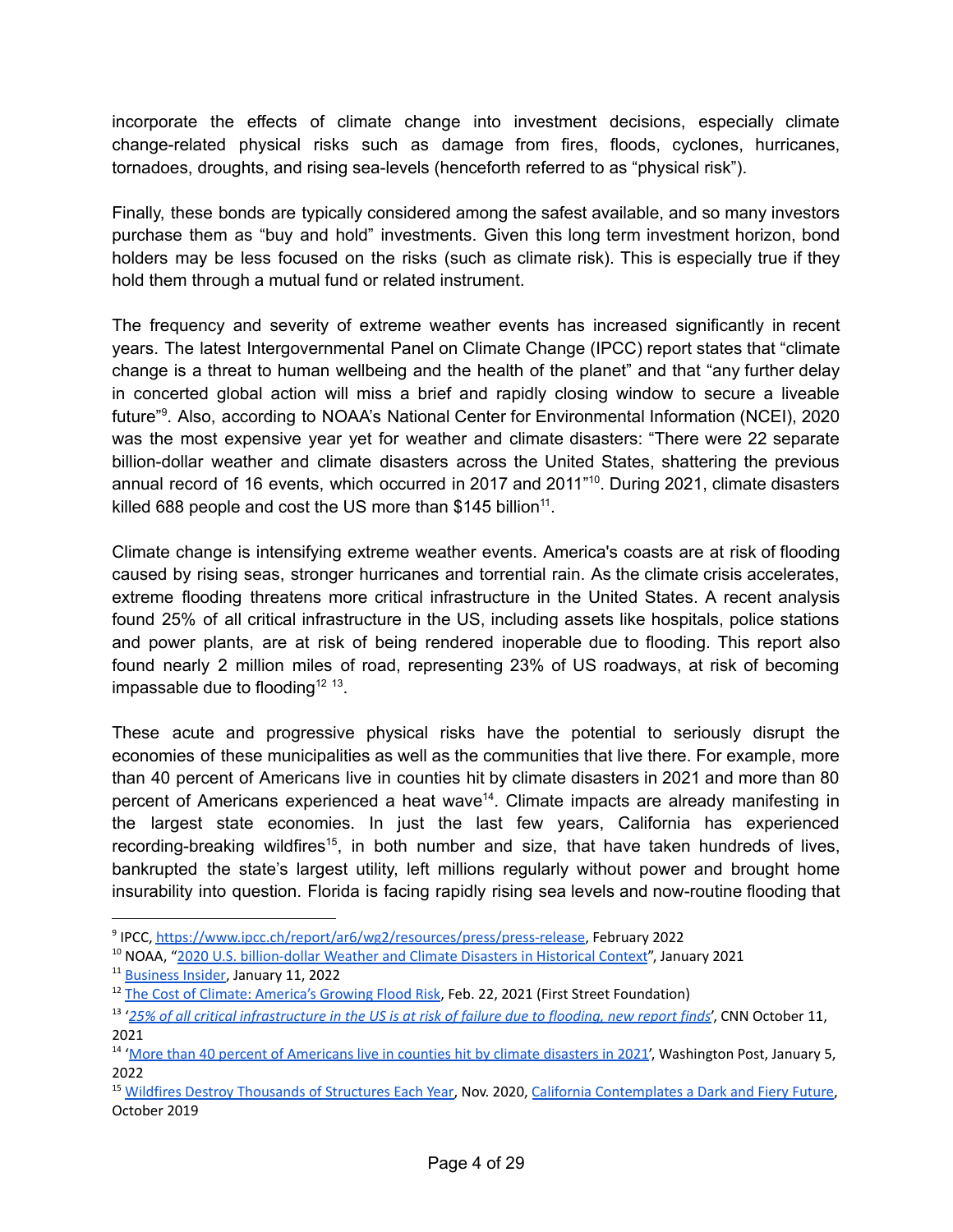are eroding coastal property values and wiping out freshwater supplies<sup>16</sup>. In fact, these are just the most recent events. Between 1980 and 2020, Texas experienced 124 separate billion dollar disasters – the most of any state<sup>17</sup>.



<https://www.ncdc.noaa.gov/billions/>

The Fourth National Climate [Assessment](https://nca2018.globalchange.gov/)<sup>18</sup> outlines the impact of climate change on the economy, water, health, tourism and recreation, and other direct impacts that are relevant to municipal bonds: "The impacts of climate change are already being felt in communities across the country. Future climate change is expected to further disrupt many areas of life, exacerbating existing challenges to prosperity posed by aging and deteriorating infrastructure, stressed ecosystems, and economic inequality."

Local and regional economies, which are key drivers of revenue for municipal entities, are at risk from climate change, according to the report.

The Fourth National Climate Assessment also addresses differential regional impacts, and the outsized impact on marginalized communities, including people of color and indigenous peoples: "Impacts within and across regions will not be distributed equally. People who are already vulnerable, including lower-income and other marginalized communities, have lower

<sup>&</sup>lt;sup>16</sup> Salt Levels in Florida's [Groundwater](https://cnsmaryland.org/2020/11/23/salt-levels-in-floridas-groundwater-rising-at-alarming-rates-nuke-plant-is-one-cause/) Rising At Alarming Rates; Nuke Plant is One Cause, Howard Center for Investigative Journalism, November 23, 2020, Your Florida [Coastal](https://www.tampabay.com/news/real-estate/2020/01/17/your-florida-coastal-home-could-lose-15-of-its-value-by-2030-due-to-sea-rise/) Home Could Lose 15% of Value by 2030 Due to Sea [Level](https://www.tampabay.com/news/real-estate/2020/01/17/your-florida-coastal-home-could-lose-15-of-its-value-by-2030-due-to-sea-rise/) Rise, Tampa Bay Times, January 17, 2020

<sup>17</sup> [NOAA,](https://www.ncdc.noaa.gov/billions/) 2021

<sup>&</sup>lt;sup>18</sup> The National Climate [Assessment](https://nca2018.globalchange.gov/) is produced by the US Global Change Research Program, which is operated by 13 federal agencies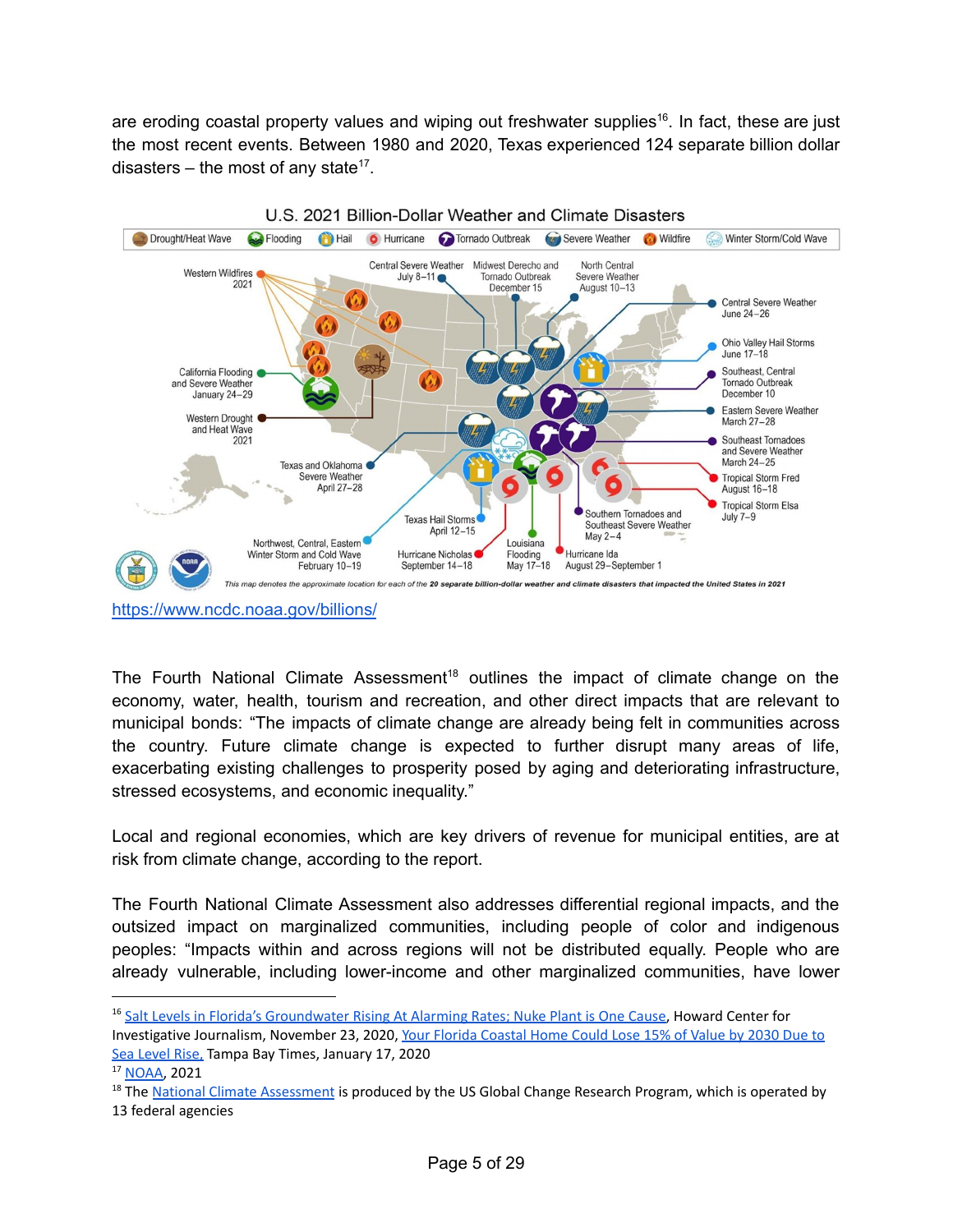capacity to prepare for and cope with extreme weather and climate-related events and are expected to experience greater impacts. Climate change increasingly threatens Indigenous communities' livelihoods, economies, health, and cultural identities by disrupting interconnected social, physical, and ecological systems."

Data modeling techniques have advanced significantly in recent years, allowing municipal bond market stakeholders to understand both the macro impact of climate change on the economy, infrastructure, health, and safety, and differential impacts on locations, sectors, and historically marginalized communities. In "Extreme Heat: The Economic And Social Consequences for the United States<sup>"19</sup> the Atlantic Council demonstrates the impact of one aspect of climate change the increase in extreme heat days – on labor productivity, tourism, agriculture, and health at a county-by-county level: "Under baseline climate and demographic conditions, the United States loses an average of \$100 billion annually from heat-induced declines in labor productivity. Without meaningful action to reduce emissions and/or adapt to extreme heat, labor productivity losses could double to nearly \$200 billion by 2030 and reach \$500 billion by 2050." In some counties, lost productivity is upwards of 8% of gross value added (GVA) (see below).



Modeled economic losses from reduced worker productivity due to human heat stress

Source: Extreme Heat: The Economic and Social [Consequences](https://www.atlanticcouncil.org/in-depth-research-reports/report/extreme-heat-the-economic-and-social-consequences-for-the-united-states/) for the United States, Atlantic Council, August 2021

<sup>&</sup>lt;sup>19</sup> Extreme Heat: The Economic And Social [Consequences](https://www.atlanticcouncil.org/wp-content/uploads/2021/08/Extreme-Heat-Report-2021.pdf) for the United States, Atlantic Council, August 2021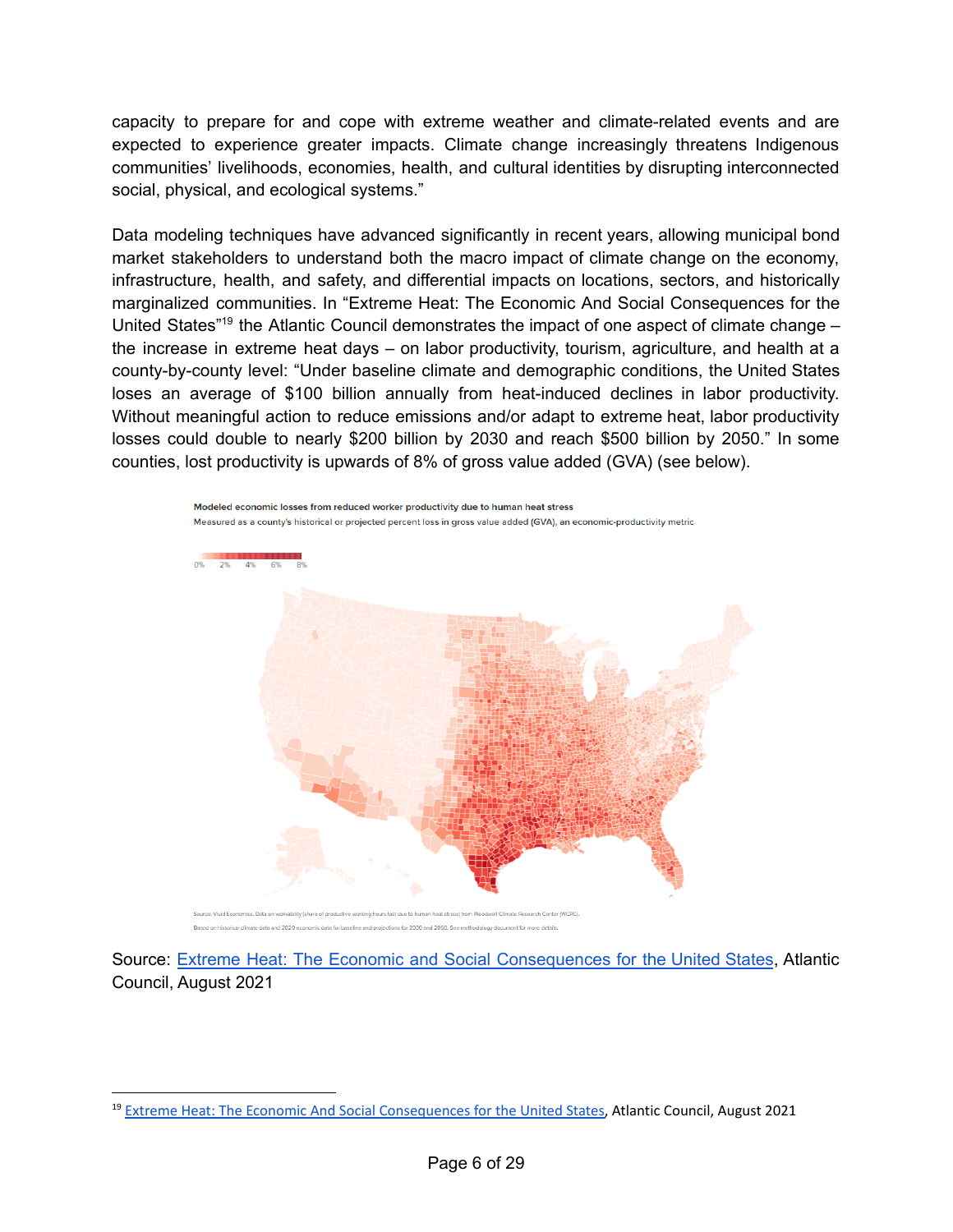The impact of extreme heat falls more heavily on Black and Hispanic workers who tend to live and work in more heat-exposed regions of the country. They face proportional productivity losses 18% percent greater than non-Hispanic White workers<sup>20</sup>.



Figure 5: Exposure to Heat by Race, Baseline Climate Conditions

Average Annual number of days with exposure to maximum daily temperature above 90°F by race, baseline

Note: Based on historical climate data from 1986 to 2005 and demographic details from the 2019 American Community Survey. Source: Vivid Economics.

# Source: Extreme Heat: The Economic and Social [Consequences](https://www.atlanticcouncil.org/in-depth-research-reports/report/extreme-heat-the-economic-and-social-consequences-for-the-united-states/) for the United States, Atlantic Council, August 2021

Americans are taking note of climate science and increasingly connecting the dots between climate change and negative effects on property values, the cost of public services, and the loss of tax revenues which their communities rely on to provide public services and service debt. According to the Pew Research Center, six-in-ten U.S. adults believe that climate change will hurt them personally<sup>21</sup>, and a study by the Yale School of the Environment found public concern about climate change at a record high, with 73% of Americans believing that climate change is happening<sup>22</sup>. Across the country, taxpayers are feeling the direct impact of climate change:

- On the Outer Banks of North Carolina, homeowners in Avon are confronting a 50% increase in taxes to protect their homes and the only road to their town<sup>23</sup>.
- Along the Arizona-Utah border, tourism has plummeted as the water level on Lake Powell hits record lows, leaving boat ramps high and dry<sup>24</sup>.

<sup>&</sup>lt;sup>20</sup> Extreme Heat: The Economic And Social [Consequences](https://www.atlanticcouncil.org/wp-content/uploads/2021/08/Extreme-Heat-Report-2021.pdf) for the United States, Atlantic Council, August 2021

<sup>&</sup>lt;sup>21</sup> Pew Research Center "Americans are Less [Concerned](https://www.pewresearch.org/fact-tank/2021/09/14/americans-are-less-concerned-but-more-divided-on-climate-change-than-people-elsewhere/) - But More Divided - On Climate Change Than People [Elsewhere"](https://www.pewresearch.org/fact-tank/2021/09/14/americans-are-less-concerned-but-more-divided-on-climate-change-than-people-elsewhere/)

<sup>&</sup>lt;sup>22</sup> Yale School of the Environment, "Public Concern About Climate Change [Remains](https://environment.yale.edu/news/article/public-concern-about-climate-change-remains-at-record-highs/) at Record High". May 2020

<sup>&</sup>lt;sup>23</sup> New York Times, "Tiny Town, Big [Decision:](https://www.nytimes.com/2021/03/14/climate/outer-banks-tax-climate-change.html) What Are We Willing to Pay to Fight the Rising Sea?", March 14, 2021

<sup>&</sup>lt;sup>24</sup> The Guardian, "Climate Change Has Become Real: Extreme [Weather](https://www.theguardian.com/environment/2021/jul/29/lake-powell-arizona-utah-climate-crisis) Sinks Prime U.S. Tourism Site", July 29, 2021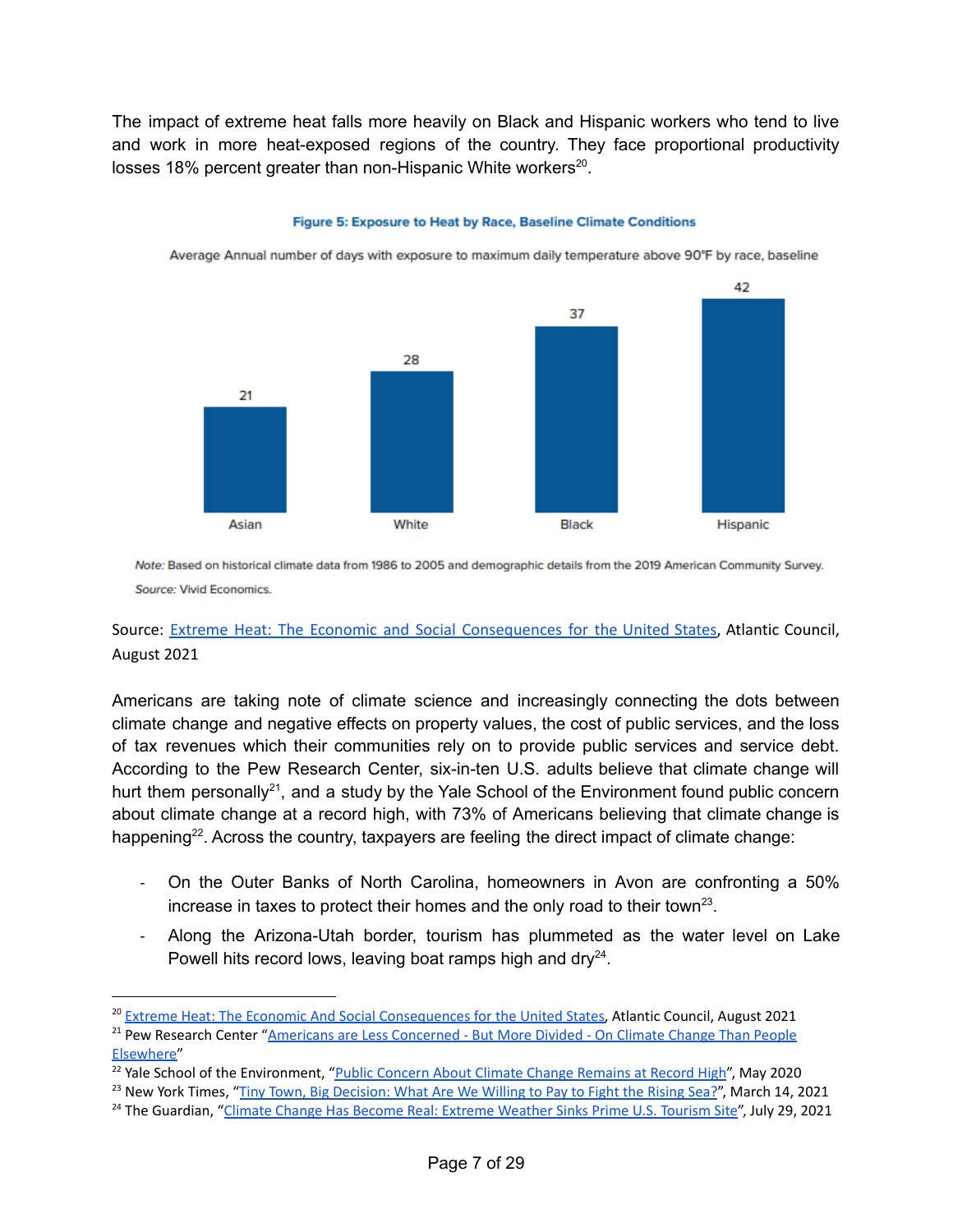- Farming communities in Iowa have suffered damage to crops, livestock and livelihoods from climate change-related extreme weather including droughts, extreme rains, floods, and most recently, a severe derecho<sup>25</sup>.
- Residents of Galveston, Texas are grappling with repeated property damage from extreme weather events including ice storms, hurricanes, and heat waves<sup>26</sup>.
- Sea levels along the U.S. coastline are projected to rise, on average, 10 12 inches in the next 30 years (2020 - 2050). This is as much as the rise measured over the last 100 years (1920 - 2020). Effects may vary, but no U.S. coastal city will be left unaffected<sup>27</sup>.
- Maryland power customers are concerned about the rising costs of protecting the power grid from extreme weather events<sup>28</sup>.

In many cases, local taxpayers are also municipal bondholders, wondering whether climate change will result in a form of expanded risk, where both their community and investment portfolio is at risk. Unfortunately, current municipal market disclosure of climate risk is rare, climate-related regulation is limited and bond pricing demonstrates little differentiation between issuers with greater and lesser exposure to climate risk factors<sup>29</sup>.

A thoughtful and well-researched Brookings Institution study of the offering statements for 1,500 municipal bonds found that only 10.5% of revenue bond offerings mentioned climate change risks, and that figure is just 3.8% for general obligation bond offerings. Moreover, several highly climate-change-at-risk cities make no mention of climate change in their bond offering memorandum. By overlaying geospatial climate risk data against the location of various municipal bond issuers, no correlation was found between climate risk disclosure and the severity of local climate risks, including issuers such as New Orleans, Los Angeles, Charleston South Carolina, and Mobile, Alabama<sup>30</sup>.

Unintuitive as it may sound, market prices and municipal bond credit ratings do not currently seem to be influenced by climate risk – positively or negatively. One municipal market expert put it very bluntly: "These risks are not incorporated in the municipal market. At all. Because investors want the tax exemption, they're not saying 'no' because they want the product. They

<sup>&</sup>lt;sup>25</sup> Iowa State University Extension and Outreach, "<u>Iowa Farmers Are Pursuing Actions in [Response](https://www.extension.iastate.edu/news/iowa-farmers-are-pursuing-actions-response-changing-weather) to Changing</u> [Weather](https://www.extension.iastate.edu/news/iowa-farmers-are-pursuing-actions-response-changing-weather)", September 15, 2021

<sup>&</sup>lt;sup>26</sup> Inside Climate News, Ice Storm [Aftermath:](https://insideclimatenews.org/news/19042021/ice-storm-aftermath-more-climate-extremes-ahead-for-galveston/) More Climate Extremes Ahead for Galveston, April 2021

<sup>&</sup>lt;sup>27</sup> National Ocean Service, National Oceanic and Atmospheric Administration, 2022 Sea Level Rise [Technical](https://oceanservice.noaa.gov/hazards/sealevelrise/sealevelrise-tech-report.html?utm_source=newsletter&utm_medium=email&utm_campaign=newsletter_axiosgenerate&stream=top) Report

<sup>&</sup>lt;sup>28</sup> Towson Times, "As Extreme Weather Events Rise, So Do the Costs of [Protecting](https://enewspaper.towsontimes.com/html5/desktop/production/default.aspx?&edid=ea07d84b-850a-4df9-bbb8-493114e1b97e) The Power Grid", September 15, 2021

<sup>&</sup>lt;sup>29</sup> In "Muni Bond Investors Need Straight Talk About [Climate-Change](https://www.marketwatch.com/story/muni-bond-investors-need-straight-talk-about-climate-change-risk-11617001961) Risk", MarketWatch March 2021, the author provides an example of two securities with similar ratings and pricing, but one has substantially greater physical risk from extreme weather events, in this case wildfire: "For example, compare the municipal bonds recently issued by Middletown Unified School District and Red Bluff Unified Elementary School, both in California. Both bonds mature in 2048 with AA ratings and similar pricing. Yet the risk of serious property damage from wildfires is more than five times higher in Middletown than in Red Bluff."

<sup>&</sup>lt;sup>30</sup> Brookings, Flying Blind: What Do Investors Really Know About Climate Change Risks in US Equities and [Municipal](https://www.brookings.edu/wp-content/uploads/2020/09/WP67_Victor-et-al.pdf) Debt [Markets?,](https://www.brookings.edu/wp-content/uploads/2020/09/WP67_Victor-et-al.pdf) October 2020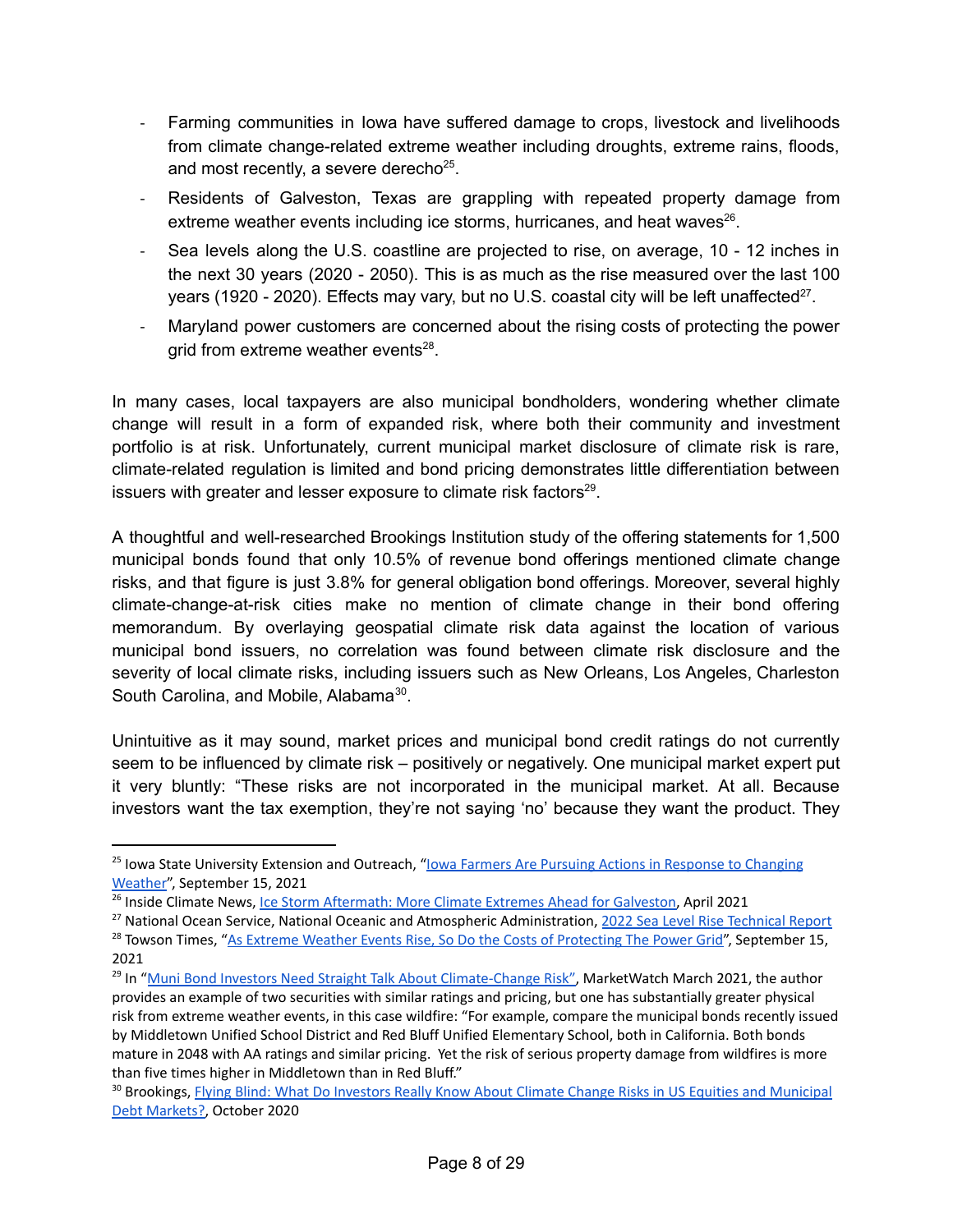don't discern risk. It's not a prioritized risk in the ratings. So the rating agencies aren't penalizing the issuer, no-one is telling the issuer you have to disclose risks. No one wants their cost of capital to go up"<sup>31</sup>. Furthermore, many municipal debt financings are backed by revenues from a single asset such as a water treatment facility or tolls from a road. These assets face climate change related supply chain risks such as the availability of water for treatment and sale in drought conditions<sup>32</sup>. Many of those we interviewed in support of the recommendations included in this filing believe the provision of additional disclosure related to these increasing physical risks is critical to protect investors and other market participants.

Once again, we congratulate the Municipal Securities Rulemaking Board (MSRB) for issuing this Request for Information (RFI). Your leadership on this critical issue is deeply valued. More background on our recommendations is included in the appendix that follows. We would be pleased to discuss any questions you may have on our feedback.

Sincerely,

Solch M. Rithold

Steven M. Rothstein **M. Australian Communist Communist Communist Communist Communist Communist Communist Communist Communist Communist Communist Communist Communist Communist Communist Communist Communist Communist Communi** Ceres Accelerator for Ceres Accelerator for

Managing Director **Senior Advisor, Financial Institutions** Sustainable Capital Markets **Sustainable Capital Markets** Sustainable Capital Markets

<sup>&</sup>lt;sup>31</sup> Thomas Doe, President of Municipal Market Analytics as quoted in MarketWatch, "Cities and [States](https://www.marketwatch.com/story/cities-and-states-on-the-frontline-of-climate-change-arent-always-upfront-about-risks-does-the-municipal-bond-market-care-11629985034?reflink=mw_share_linkedin) on the Frontline of Climate Change Aren't Always Upfront About Risks. Does the [Municipal](https://www.marketwatch.com/story/cities-and-states-on-the-frontline-of-climate-change-arent-always-upfront-about-risks-does-the-municipal-bond-market-care-11629985034?reflink=mw_share_linkedin) Bond Market Care?", August 2021

<sup>&</sup>lt;sup>32</sup> FitchRatings, "Arizona Water Rates Rise as [Colorado](https://www.fitchratings.com/research/us-public-finance/arizona-water-rates-rise-as-colorado-river-water-shortage-declared-18-08-2021?mkt_tok=NzMyLUNLSC03NjcAAAF_Iphd03Vp4FLak5d_9Y8udYIM-14B3hHnduq_KDERuBf5CK1ei91V0_HzjAidrK9vDX_VlZDEIzM0YWEXGIDhw4RNXApoM7m80KWuU7qKFwo4b9T6obg) River Water Shortage Declared', August 18, 2021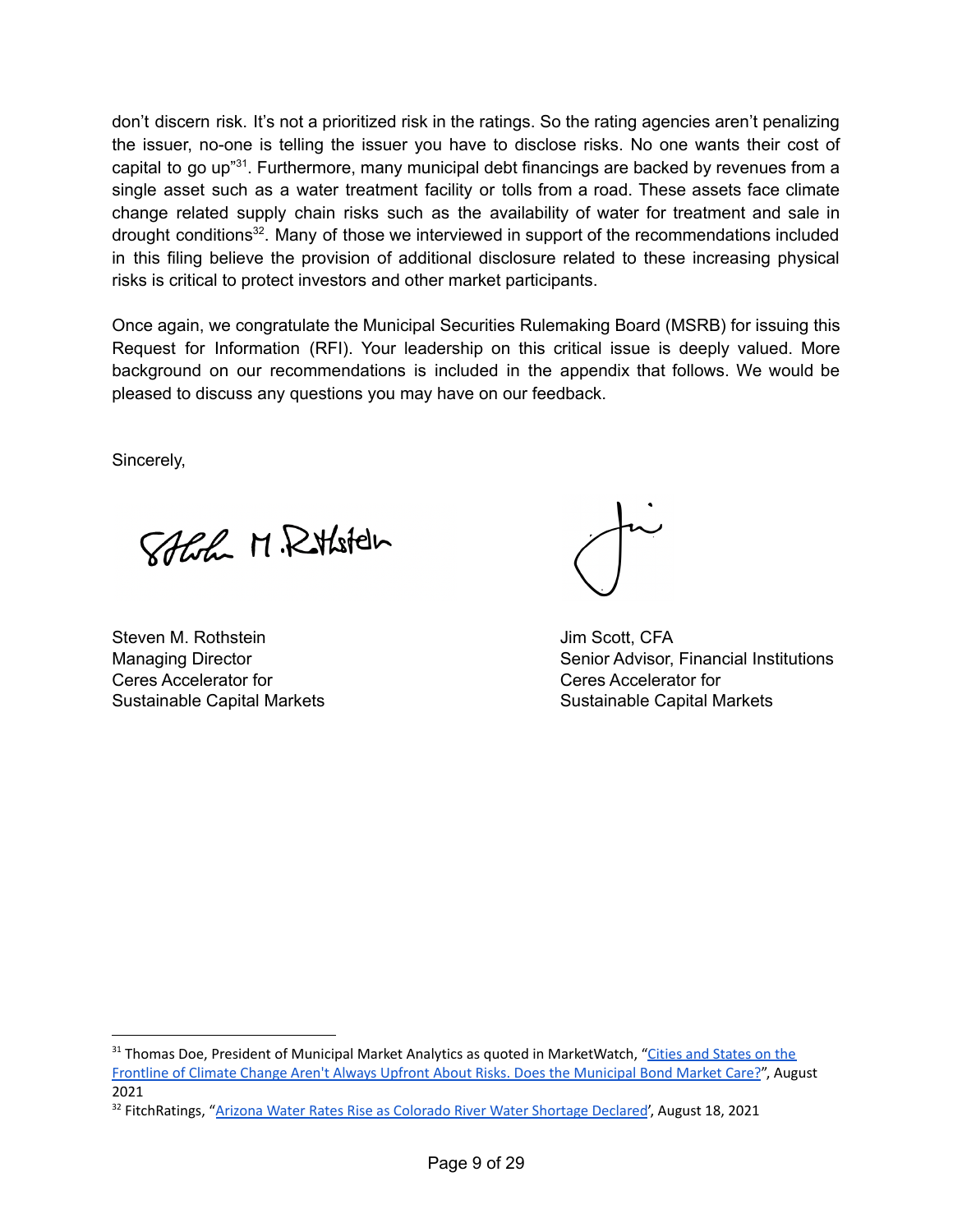#### **Appendix to the Letter**

#### **Systemic Importance of the U.S. Municipal Bond Market**

The municipal securities market includes general governmental borrowers such as cities, counties, and states, and special purpose governments like school, fire, and library districts. As noted, of the 90,126 governmental units nationwide<sup>33</sup>, it is estimated over 50,000 have outstanding municipal debt. Because these entities generally enjoy monopoly status for the provision of designated public services within their jurisdictions, possess the authority to raise revenues through taxes, fees, and user charges, and are vested with a very high level of autonomy compared with municipal governments outside the U.S., credit quality is very high and default rates are extremely low<sup>34</sup>.

American households are the primary holders of municipal debt, accounting for 72% of municipal securities, including direct holdings, mutual funds, and exchange traded funds (ETFs) in 2020<sup>35</sup>. Holders of municipal bonds are frequently taxpayers of the issuer, further underscoring the intertwining of public policy and the municipal market. The citizen bondholder is also dually exposed to climate risk – first through the risk to property values and the vibrancy of their local community, and second through the risk of loss on the value of their investment.

Additionally, the municipal market is systemically important because of how central it is to funding our nation's infrastructure. In addition to financing America's new infrastructure needs, it provides the capital to rehabilitate our existing buildings, roads, bridges, water, wastewater and ports to withstand the impact of increased physical risks.

State and local governments fund 90% of their infrastructure needs by issuing municipal securities<sup>36</sup>. Public policies such as those affecting taxes, land use, the environment, economic development and others have intertwined effects on local communities' livability and fiscal health as well as the debt that those communities issue in the municipal securities market. These factors render the municipal securities market systemically important as acknowledged by the Securities and Exchange Commission (SEC): "It is generally accepted that the continued functioning of this market is essential to the continued funding and operation of state and local governments and our economy more generally" 37.

The municipal securities market also includes governmental enterprises such as housing agencies; electric, water, sewer and solid waste utilities; transportation authorities such as roads, bridges, mass transit, ports, and airports; and narrow service providers such as community development districts that finance infrastructure supporting new housing

<sup>&</sup>lt;sup>33</sup> From [Municipalities](https://www.census.gov/library/publications/2019/econ/from_municipalities_to_special_districts.html) to Special Districts, Official Count of Every Type of Local Government in 2017 Census of [Governments](https://www.census.gov/library/publications/2019/econ/from_municipalities_to_special_districts.html), United States Census Bureau, October 29, 2019

<sup>&</sup>lt;sup>34</sup> MSRB, [MuniFacts](https://www.msrb.org/msrb1/pdfs/MSRB-Muni-Facts.pdf) 2021

<sup>&</sup>lt;sup>35</sup> SEC. The Importance of Disclosure for Our Municipal Markets, May 4, 2020

<sup>&</sup>lt;sup>36</sup> MSRB, Municipal Securities: Financing The Nation's [Infrastructure](https://www.msrb.org/~/media/Files/Resources/MSRB-Infrastructure-Primer.ashx), 2021

<sup>&</sup>lt;sup>37</sup> SEC, The [Importance](https://www.sec.gov/news/public-statement/statement-clayton-olsen-2020-05-04) of Disclosure for Our Municipal Markets, May 4, 2020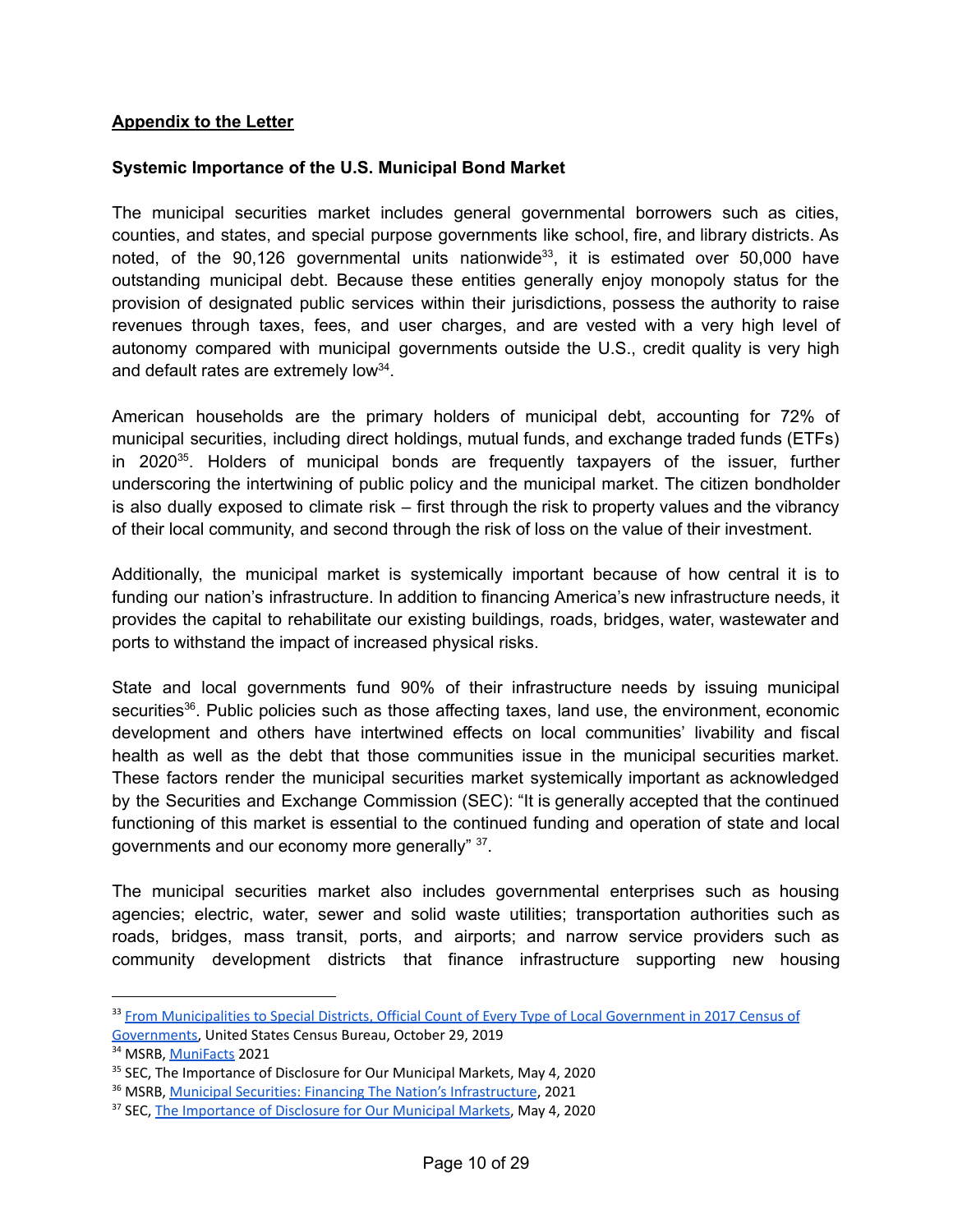development. These agencies, utilities and service providers may be departments of a general government or independent authorities. Additionally, the municipal securities market includes non-governmental nonprofits, many of which are eligible to issue municipal debt, including nonprofit hospitals, charter schools, universities, foundations, and cultural institutions. There are over 1.5 million of such nonprofits<sup>38</sup>, among them essential service providers in healthcare and education including almost 4,000 hospitals<sup>39</sup>, 3,300 universities<sup>40</sup>, and 7,500 charter schools<sup>41</sup>.

In addition to the broad spectrum of entity types in the municipal debt markets, U.S. municipal debt is issued with security features that are unique in the fixed income world. Municipal securities can be backed by a broad repayment pledge of all the entity's revenue raising authority ("general obligation" bonds), or can be secured by revenues produced by a revenue-generating asset (such as a water treatment plant), pool of assets (mortgages on affordable housing properties), or enterprise (a hospital, charter school or university). This second category is often referred to as "revenue bonds". A single municipal entity, such as a large city, can issue bonds backed by some or all of these sources. For example, a city can issue general obligation bonds backed by its "full faith and credit", bonds backed by revenues generated from its electric department or waste management department, and bonds backed by specific revenue streams such as sales taxes, hotel taxes, or gas taxes. The Bloomberg Barclays Municipal Bond Index includes bonds representing at least 18 distinct municipal sectors<sup>42</sup>. Securities backed by slices of an entity's revenue or departmental revenue are rarely found outside the US municipal securities market.

#### **Key Challenges Posed by Climate Change**

Climate change has the potential to impact many of the revenue streams that municipalities rely on to provide services to their residents and service debt. Furthermore, municipalities often secure debt with revenues collected from the operation of physical facilities, such as power plants, water treatment plants, and affordable housing communities. These are all at risk. There are physical risks to our nation's non-defense public infrastructure, 95% of which is owned by state and local governments<sup>43</sup>, in addition to the economic costs of climate change to communities, including damaged property values, unlivable communities, and unequal impact on disadvantaged portions of society. And because the nation's infrastructure is overwhelmingly in state, county and local hands, climate risk mitigation costs will fall most heavily on them.

The large variety of security types adds complexity to addressing climate risk in the municipal market. For example, within the same city, climate change could impact certain of its pledged streams more severely than others. These differences lead a few market participants to assert

<sup>&</sup>lt;sup>38</sup> Urban Institute National Center for [Charitable](https://nccs.urban.org/publication/nonprofit-sector-brief-2019#the-nonprofit-sector-in-brief-2019) Statistics

<sup>&</sup>lt;sup>39</sup> American Hospital [Association](https://www.aha.org/statistics/fast-facts-us-hospitals)

<sup>40</sup> [Bestcolleges.com](https://www.bestcolleges.com/blog/how-many-colleges-in-us/)

<sup>41</sup> [National](https://data.publiccharters.org/digest/charter-school-data-digest/how-many-charter-schools-and-students-are-there/) Alliance for Public Charter Schools

<sup>&</sup>lt;sup>42</sup> UN PRI, ESG Integration in [Sub-Sovereign](https://www.unpri.org/investment-tools/fixed-income/sub-sovereign-debt) Debt, July 2021

<sup>43</sup> MSRB, Municipal Securities: Financing The Nation's Infrastructure, 2021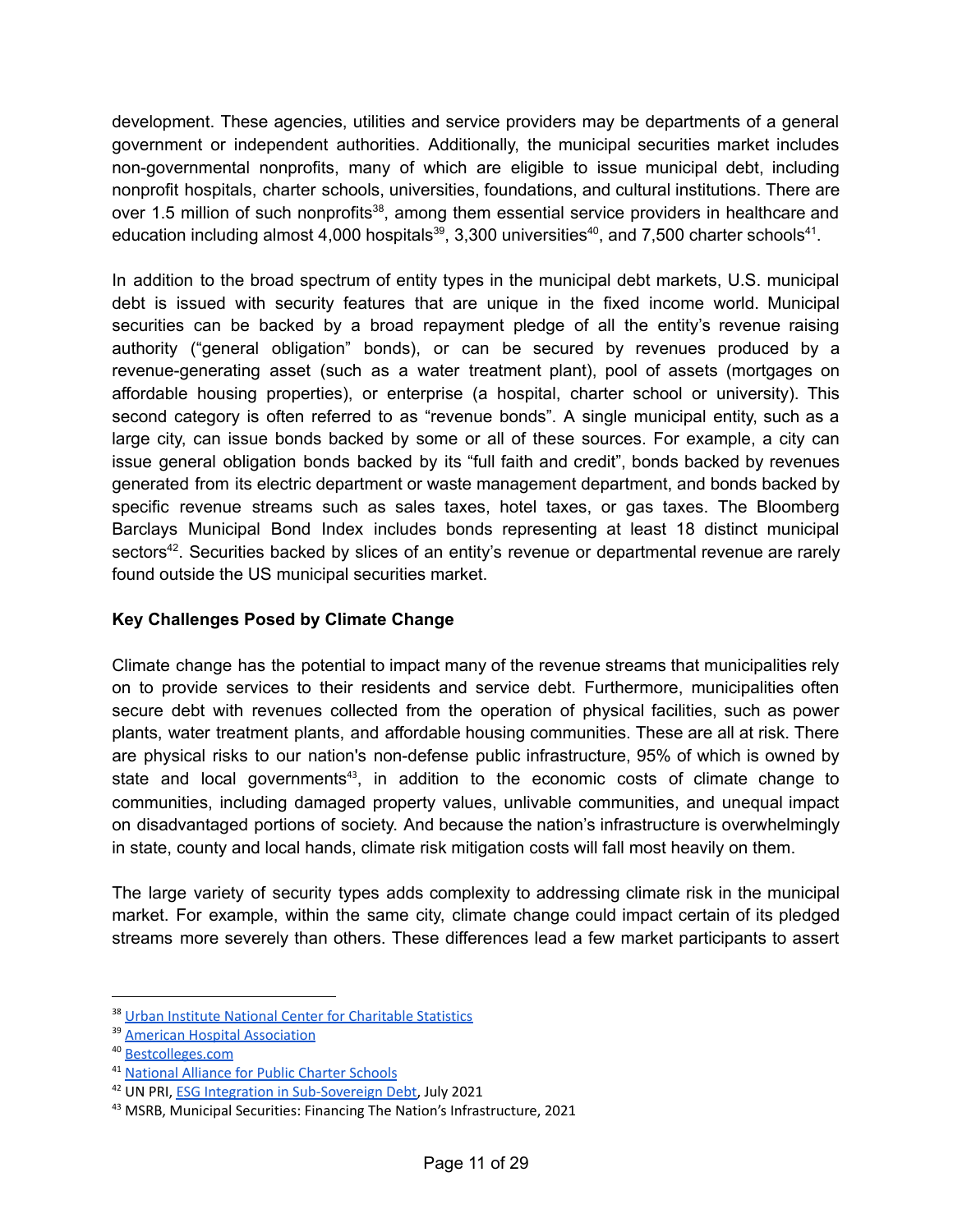that climate change disclosure cannot be standardized and thus should be left up to each municipality to determine its unique situation and the level of necessary disclosure.

However, the current voluntary approach has led to uneven and generally inadequate disclosure<sup>44</sup>. Furthermore, in recommending additional climate risk disclosures, we believe that the municipal market can take into account both the uniqueness of the security pledge and the broader economic underpinnings that all municipal securities rely upon, while allowing investors to conduct the necessary comparability research that underpins market efficiency.

The municipal securities market lacks standardized analytic tools and products to measure climate risks for municipalities. Currently, disclosure by municipal debt issuers is limited, highly variable, unstructured, and not machine-readable. These limitations, combined with the very large number of municipal debt issuers, make it prohibitive for regulators and investors to create searchable databases, conduct comparable analysis and assess climate risks using a consistent framework. In other words, nobody knows the full extent of climate change risks embedded in municipal securities today and it's prohibitive to find out under the current structure. These conditions represent market inefficiencies that should be addressed by regulators to ensure investors have the information to assess risks consistently across the entire market and make meaningful distinctions between those with greater and lesser exposures.

Although in the short run municipal issuers may enjoy the cost savings associated with minimal disclosure requirements, in the long run this perceived benefit could be more than offset by a rapid loss of public confidence in the municipal market<sup>45</sup>. In fact, investors are already demanding more climate-relevant information as evidenced by the SEC's plans to issue proposed mandatory climate disclosure rules. Investors are also making their voice felt. A record 733 institutional investors from around the world, with more than \$52 trillion in assets under management, have signed an ambitious statement to governments, calling for a number of measures that would help avoid catastrophic temperature rise and manage climate risk. We urge the MSRB to follow suit and ensure disclosure, education, ongoing focus and regulation of this systemically important market evolves to meet the existential challenge posed by climate change.

<sup>&</sup>lt;sup>44</sup> Examples of the limited nature and uneven quality of climate change disclosure in municipal debt markets can be found in several sources, including "Climate Change [DIsclosure](https://www.bbklaw.com/getmedia/47be6baf-f9c4-407e-aef9-c96cb94a1eae/climate-disclosure-report.pdf) Among California Enterprise Issuers" "[Flying](https://www.brookings.edu/wp-content/uploads/2020/09/WP67_Victor-et-al.pdf) Blind: What Do Investors Really Know About Climate Change Risks in US Equities and [Municipal](https://www.brookings.edu/wp-content/uploads/2020/09/WP67_Victor-et-al.pdf) Debt Markets?", and "Muni-bond Investors Need Straight Talk About [Climate-Change](https://www.marketwatch.com/story/muni-bond-investors-need-straight-talk-about-climate-change-risk-11617001961) Risk"

<sup>&</sup>lt;sup>45</sup> As discussed in "Climate Change and [Municipal](https://www.americanprogress.org/issues/economy/reports/2020/05/06/484173/climate-change-municipal-finance/) Finance", financial markets rely on participants' belief that the prices of debt and equity securities and other financial products more or less approximate the underlying real economy and its risks. "When a natural disaster, pandemic, or other economic shock reveals a large gap between actual risk and asset prices, markets can experience severe volatility. When investors do not understand what is happening in a particular market, they withdraw their capital and look for safe havens. Stated differently, capital markets rely on steady investor demand to provide liquidity. Investor demand in turn relies on accurate pricing. Accurate pricing relies in turn on effective risk assessment. And effective risk assessment relies in turn on transparency and comprehensive disclosures." Center for American Progress, May 2020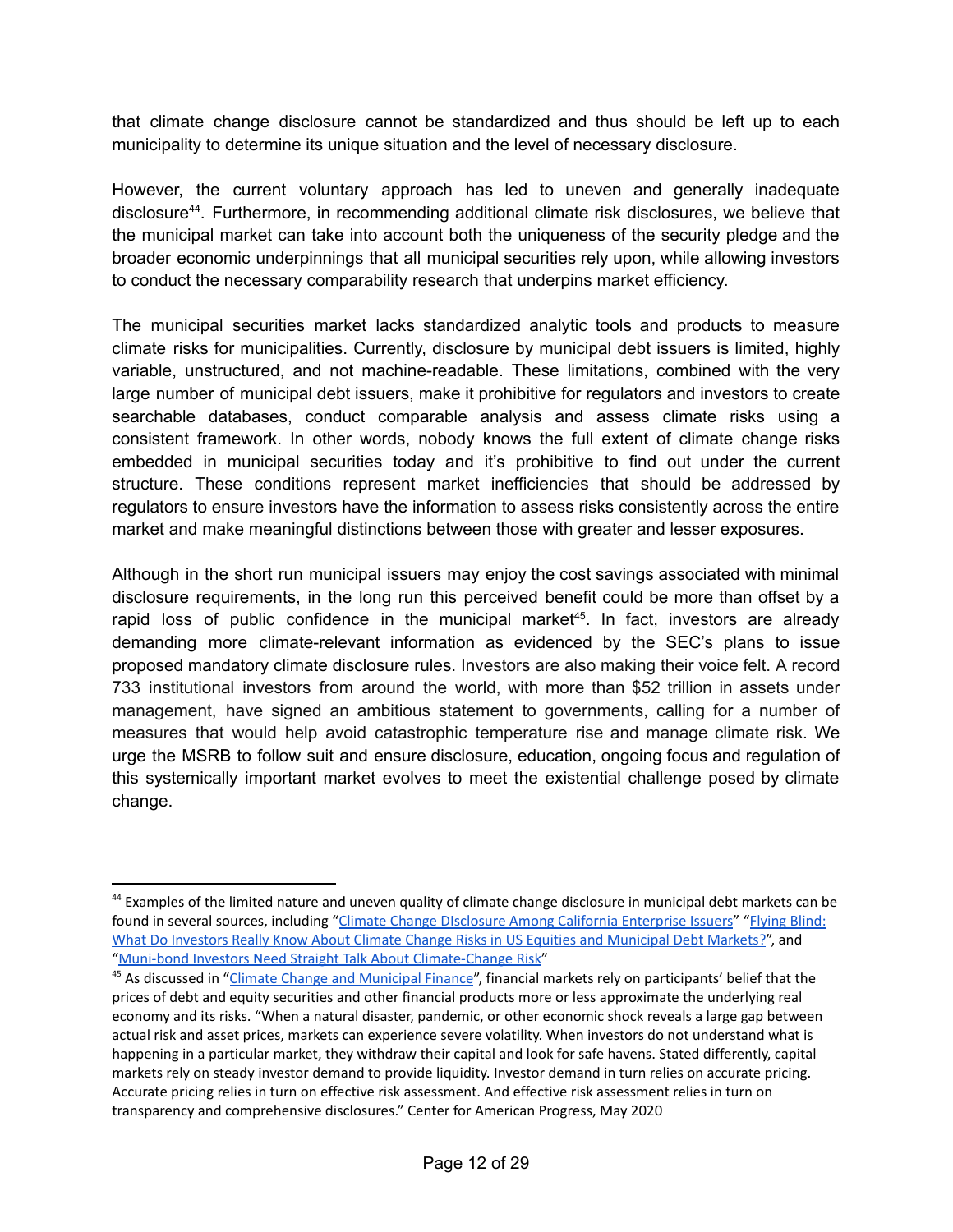#### **An Overview of the Qualitative Methodology Used to Develop Our Recommendations**

To align our recommendations with the views of leading market participants and to solicit recommendations on best practices, Ceres worked with industry experts with decades of experience in the municipal market, and conducted in-depth interviews with market participants including institutional investors ('40 Act Funds), Registered Investment Advisors, independent standard-setters, rating agencies, bond insurers, green bond verifiers, data providers, service vendors, and industry trade groups. In aggregate, the 17 municipal market stakeholders we interviewed represent total municipal bond assets under management of over \$356 billion, rating agencies with published rating opinions on over \$3,890 billion par outstanding bond issues, bond insurers with underwritings in excess of \$87.1 billion, standard-setters of generally accepted industry financial reporting principles, and industry trade groups composed of government financial professionals and financial service industry professionals with national memberships. For the purpose of brevity in this submission, we will refer to these as market participants or stakeholders, such terms being used interchangeably.

After speaking with each of these market participants, it is clear that there is now an increasing and pressing need for enhanced transparency and clarity in climate risk disclosure. As one registered investment advisor diplomatically put it, "the status quo is untenable." Current practices contribute to opacity and confusion. The large majority of market stakeholders agreed that the existing market-based solution, premised on increased use of voluntary disclosure posted in an unstructured format, lacks the necessary completeness, standardization, data, accessibility, and reporting timeliness for the market to function efficiently.

The general tone was succinctly summed up by one institutional investor who stated, "Climate risk is going to be around forever. It is ever present. It is not going away. We cannot ignore it". What follows are recommendations for the MSRB's consideration.

# **Recommendations to the MSRB to protect investors, municipal issuers and the public interest against the risks posed by climate change**

The mission of the MSRB is threefold<sup>46</sup>: (1) to promulgate rules for the municipal securities dealers and municipal advisors that engage in the offer and sale municipal securities or provide financial advisory services to municipalities; (2) to support market transparency by making trade data and disclosure documents available on its Electronic Municipal Market Access (EMMA) website; and (3) to serve as an objective resource on the municipal market, by sponsoring education and outreach to market stakeholders on key policy issues, thereby providing market guidance and leadership.

<sup>&</sup>lt;sup>46</sup> The Role and [Jurisdiction](https://www.msrb.org/msrb1/pdfs/Role-and-Jurisdiction-of-MSRB.pdf) of the MSRB, 2021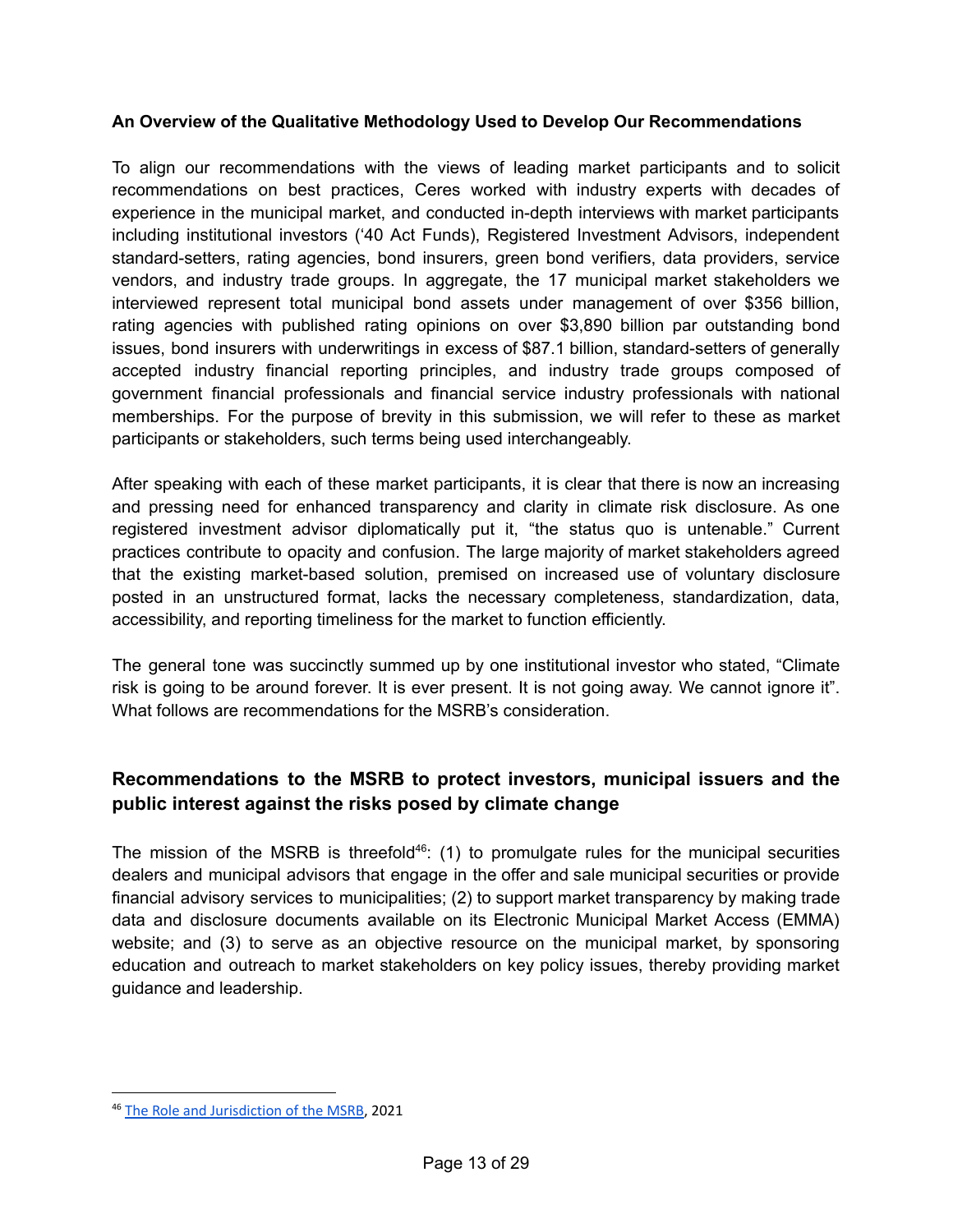As part of fulfilling its mission, the MSRB is uniquely positioned to tackle the difficult challenge of climate change. In a marketplace that prides itself on self-regulation and market-wide consensus building, there is no alternative leadership choice to address this critical issue.

There was unanimous agreement among municipal participants that the solution to appropriately assessing, quantifying, ranking, and valuing the effect of climate risk lies in receiving better disclosure. Several market participants expressed the sentiment that it would be best to have a strong directive from the MSRB on climate risk disclosure.

As such, Ceres respectfully recommends that the MSRB undertake the following actions to protect investors, municipal issuers and the public interest against the risks posed by climate change:

#### **Recommendation #1: MSRB should publicly acknowledge that climate change poses a systemic risk to the U.S. municipal bond market. 47**

In order to mobilize all relevant stakeholders to take appropriate and immediate action, it is imperative that the MSRB publicly state clearly and decisively that climate change poses a systemic risk to the stability of the U.S. municipal bond market. Such a public statement aligns with the 2021 finding of the U.S. Department of Treasury's Financial Stability Oversight Council<sup>48</sup> (FSOC) that climate change is an "emerging threat to the financial stability of the United States". FSOC members, including the Federal Reserve<sup>49</sup>, U.S. Comptroller of the Currency<sup>50</sup> and other financial regulatory agencies have endorsed the Council's findings. Many FSOC members have separately stated that climate change is a systemic risk to the U.S. financial system and committed to concrete action steps. While we understand that MSRB is not an FSOC member, because the effects of climate change present the risk of destabilizing a specific and systemically important market, the imperative for the MSRB to make a declaration is even greater.

# **Recommendation #2. MSRB should recommend that municipal issuers adopt the Task Force on Climate-Related Financial Disclosures (TCFD) framework in order to provide investors and stakeholders with timely, decision-useful climate-relevant information.**

Many U.S. federal and state regulators have already taken, or are currently proposing, actions such as enhanced disclosure to combat the systemic threat of climate change. We strongly encourage the MSRB (which is subject to SEC oversight) to follow the leadership shown by the SEC and take all efforts necessary in the establishment of a disclosure regime for the U.S. municipal bond market.

<sup>47</sup> MSRB Strategic Plan Fiscal Years [2022-2025](https://msrb.org/-/media/Files/Resources/MSRB-Strategic-Plan-2022-2025.ashx?)

<sup>&</sup>lt;sup>48</sup> The Financial Stability Oversight Council's Response to [Climate-Related](https://home.treasury.gov/system/files/136/FACT-SHEET-The-Financial-Stability-Oversight-Councils-Response-to-Climate-Related-Financial-Risk.pdf) Financial Risk, October 21, 2021

<sup>&</sup>lt;sup>49</sup> Climate Change and Financial Stability, Board of [Governors](https://www.federalreserve.gov/econres/notes/feds-notes/climate-change-and-financial-stability-20210319.htm) of the Federal Reserve System, March 19, 2021

<sup>&</sup>lt;sup>50</sup> Principles for [Climate-Related](https://www.occ.treas.gov/news-issuances/news-releases/2021/nr-occ-2021-138a.pdf) Financial Risk Management for Large Banks, December 16, 2021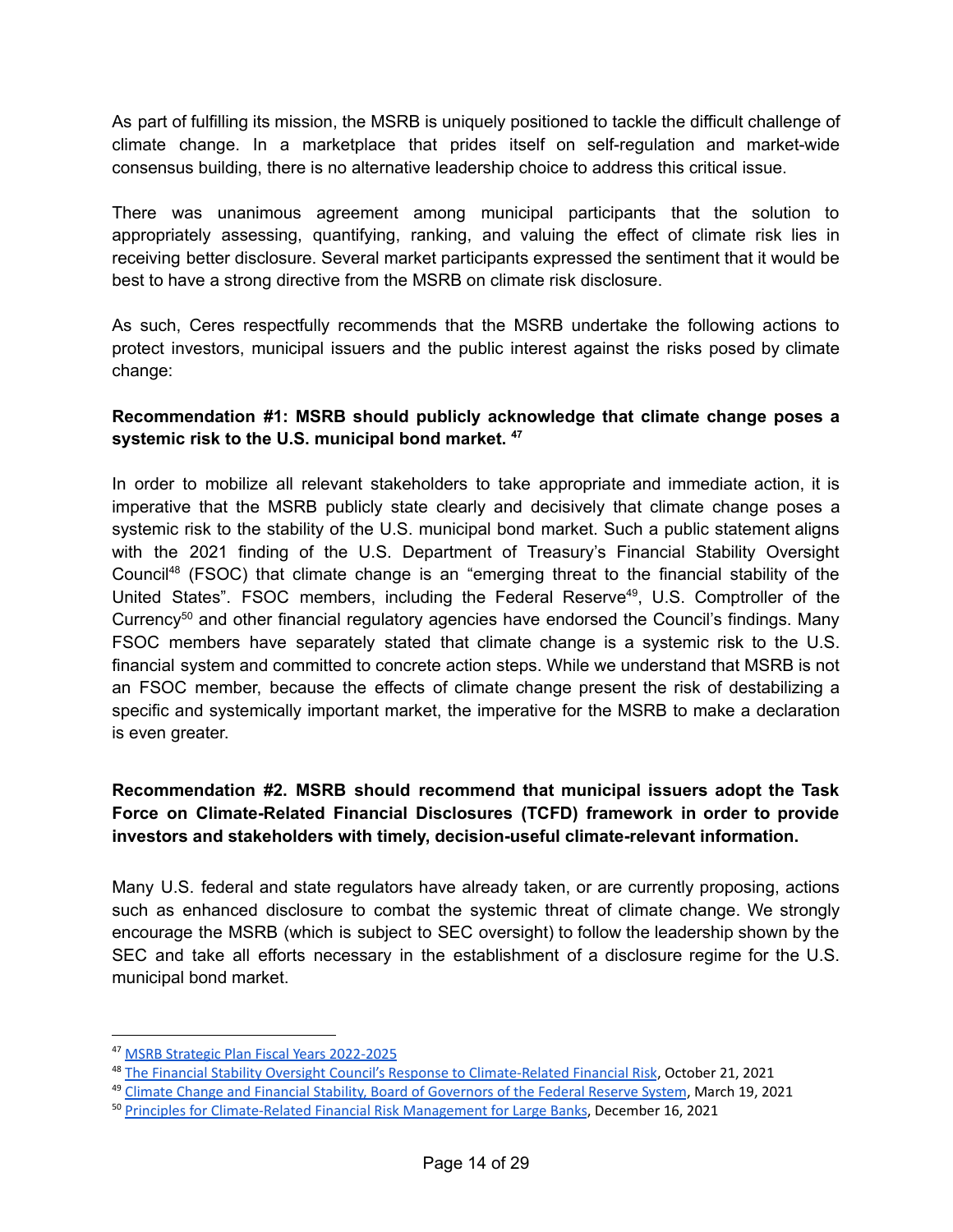As a leading disclosure framework, Ceres recommends the adoption of the Task Force on Climate-related Financial Disclosures (TCFD) framework for municipal issuers so that ESG information is comparable marketwide. This framework is already widely used by corporations in the U.S. and internationally, and by several municipalities. Use of TCFD is also consistent with the recommendations of the Financial Stability Oversight Council<sup>51</sup>. It also parallels the MSRB's comments that ideally, all disclosure would be standardized so "investors can compare apples to apples"<sup>52</sup>.

The TCFD divides climate-related risks into two major categories: (1) Risks related to the transition to a lower-carbon economy ("transition risk") and (2) risks related to the physical impacts of climate change ("physical risk"). The impact of climate risk on the municipal market differs fundamentally from the corporate market. As stewards of public infrastructure, state and local governments (and political instrumentalities thereof) are primarily impacted by physical risk 53 .

A report published in October 2019 by the Chartered Public Accountants of Canada demonstrates how the TCFD Framework can be adopted by cities<sup>54</sup>. Members of the Working Group that collaborated with the CPAs of Canada were drawn from a coalition of leading Cities and Climate Change advocacy groups. These included:

- C40 Cities Climate Leadership Group
- Canadian Urban Sustainability Practitioners' (CUSP) Network
- City of Montreal (Environment Department)
- City of Montreal (Finance Department)
- City of Toronto (Environment & Energy Division)
- City of Toronto (Accounting Department)
- City of Vancouver (Sustainability Department)
- City of Vancouver (Finance Department)
- Delphi Group
- Federation of Canadian Municipalities (FCM) Partners for Climate Protection (PCP) Program
- International Council for Local Environmental Initiatives (ICLEI) Canada

<sup>&</sup>lt;sup>51</sup> The Financial Stability Oversight Council's Response to [Climate-Related](https://home.treasury.gov/system/files/136/FACT-SHEET-The-Financial-Stability-Oversight-Councils-Response-to-Climate-Related-Financial-Risk.pdf) Financial Risk, October 21, 2021. The TCFD's core elements and recommended disclosures offer a useful structure for promoting the consistency, comparability, and decision-usefulness of climate-related disclosures, and have been widely adopted, in whole or part, by financial regulators around the world. According to the TCFD's 2021 status report, more than 120 regulators and governmental organizations support the TCFD, including the governments of Belgium, Canada, Chile, France, Japan, New Zealand, Sweden, and the United Kingdom. The TCFD's recommendations are also incorporated in the European Commission's Guidelines on Reporting Climate-Related Information.

<sup>&</sup>lt;sup>52</sup> Cities and states on the frontline of climate change aren't always upfront about risks. Does the [municipal](https://www.marketwatch.com/story/cities-and-states-on-the-frontline-of-climate-change-arent-always-upfront-about-risks-does-the-municipal-bond-market-care-11629985034) bond [market](https://www.marketwatch.com/story/cities-and-states-on-the-frontline-of-climate-change-arent-always-upfront-about-risks-does-the-municipal-bond-market-care-11629985034) care? MarketWatch, 9/1/2021

<sup>&</sup>lt;sup>53</sup> Final Report: [Recommendations](https://assets.bbhub.io/company/sites/60/2020/10/FINAL-2017-TCFD-Report-11052018.pdf) of the Task Force on Climate-Related Financial Disclosures, June 2017, pgs. 3-6.

<sup>&</sup>lt;sup>54</sup> Enhancing Climate-related Disclosure by Cities: A Guide to Adopting the [Recommendations](https://www.cpacanada.ca/-/media/site/operational/rg-research-guidance-and-support/docs/02337-rg-tcfd-guidance-for-cities-feb-2020.pdf?la=en&hash=12B7DF96425FB2FDCE7D1EBA674DCD081891721D) of the Task Force on Climate Related Financial [Disclosures](https://www.cpacanada.ca/-/media/site/operational/rg-research-guidance-and-support/docs/02337-rg-tcfd-guidance-for-cities-feb-2020.pdf?la=en&hash=12B7DF96425FB2FDCE7D1EBA674DCD081891721D) (TCFD), Chartered Professional Accountants of Canada, October 2019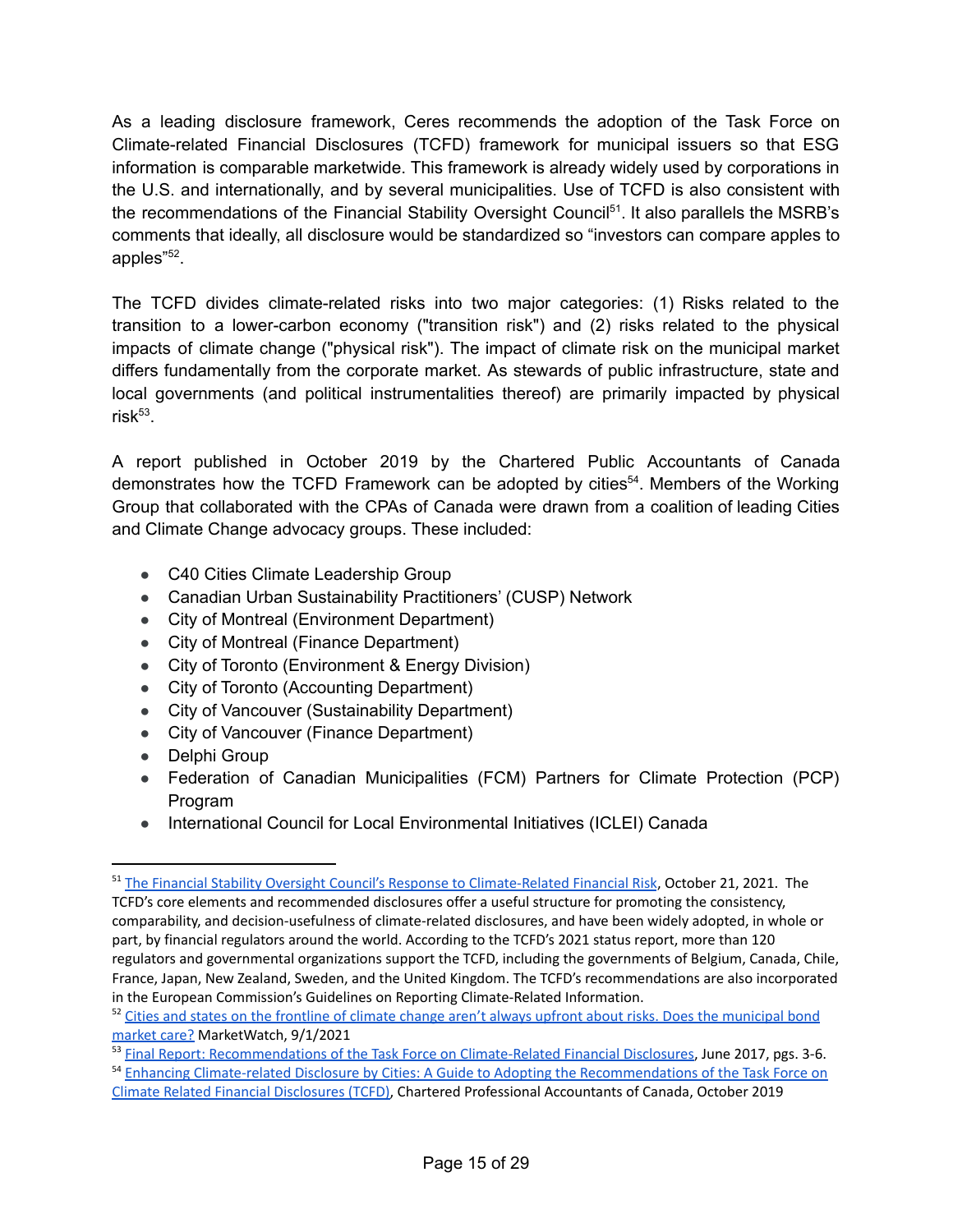● Public Sector Accounting Board (observer role)

As climate-related risks and opportunities impact most organizations, including municipal issuers, the TCFD framework offers broad applicability. The TCFD recommendations are relevant to municipal issuers because:

- Cities are generally focused on climate-related risks and opportunities and similarly will endeavor to formulate related strategy, risk management and governance as illustrated in the table below.
- Cities are on the frontlines of climate change, and it is therefore critical to apply a climate risk lens on short- and long-term financial planning, operational budgets and capital investments.

Here are two examples representative of the TCFD framework reporting for a city. The first is the City of Toronto - 2020 Annual Financial Report<sup>55</sup>. A dedicated segment of the report sets forth climate-related financial disclosure and contains the following sections: (i) Why climate disclosures are important; (ii) Why climate impact is important; (iii) the City's Commitment to climate action; (iv) key climate-related disclosures for the year 2020; and (v) the City's TCFD alignment assessment.

Similarly, the City of Vancouver - 2018 Annual Financial Report incorporates climate related disclosures containing the following key components: (i) a statement of commitment to environmental stewardship and its leadership role in promoting sustainability; (ii) following the TCFD framework, management enumerates specific actions being undertaken advance climate risk in the areas of Governance, Strategy, Risk Management and Adoption of Metrics and Targets; (iii) an explanation and description of how the City has integrated sustainability and resilience criteria into its current capital planning process; (iv) a detailed discussion of Climate action strategies being undertaken accompanied by summaries of concrete action plans; and (v) an assessment with prescribed time frames of projected climate impacts to Vancouver, which also features scenario analysis<sup>56</sup>.

The TCFD requirement to conduct climate scenario analysis can be readily applied to the municipal bond market<sup>57</sup>. As noted previously, data modeling techniques have advanced significantly in recent years, allowing stakeholders to understand both the macro impact of climate change as well as differential local and regional impacts<sup>58</sup>. Also, the recent U.S. Financial Stability Oversight Council report makes clear that scenario analysis is an important risk mitigation and opportunity identification tool for capital markets participants<sup>59</sup>.

<sup>55</sup> City of [Toronto's](https://www.toronto.ca/wp-content/uploads/2021/09/95b7-YE-2020-City-of-Toronto-Annual-Financial-Report.pdf) 2020 Annual Report, pgs. 135 to 147

<sup>56</sup> City of [Vancouver](https://www.cityofvancouver.us/sites/default/files/fileattachments/financial_and_management_services/page/1060/cov_2018_cafr_final-a.pdf) - 2018 Annual Financial Report, pgs. 29 to 37

<sup>57</sup> Final Report: [Recommendations](https://assets.bbhub.io/company/sites/60/2020/10/FINAL-2017-TCFD-Report-11052018.pdf) of The Task Force on Climate-Related Financial Disclosures, June 2017

<sup>&</sup>lt;sup>58</sup> Extreme Heat: The Economic And Social [Consequences](https://www.atlanticcouncil.org/wp-content/uploads/2021/08/Extreme-Heat-Report-2021.pdf) for the United States, Atlantic Council, August 2021

<sup>&</sup>lt;sup>59</sup> Report on Climate Related [Financial](https://home.treasury.gov/system/files/261/FSOC-Climate-Report.pdf) Risk, Financial Security Oversight Council, October 2021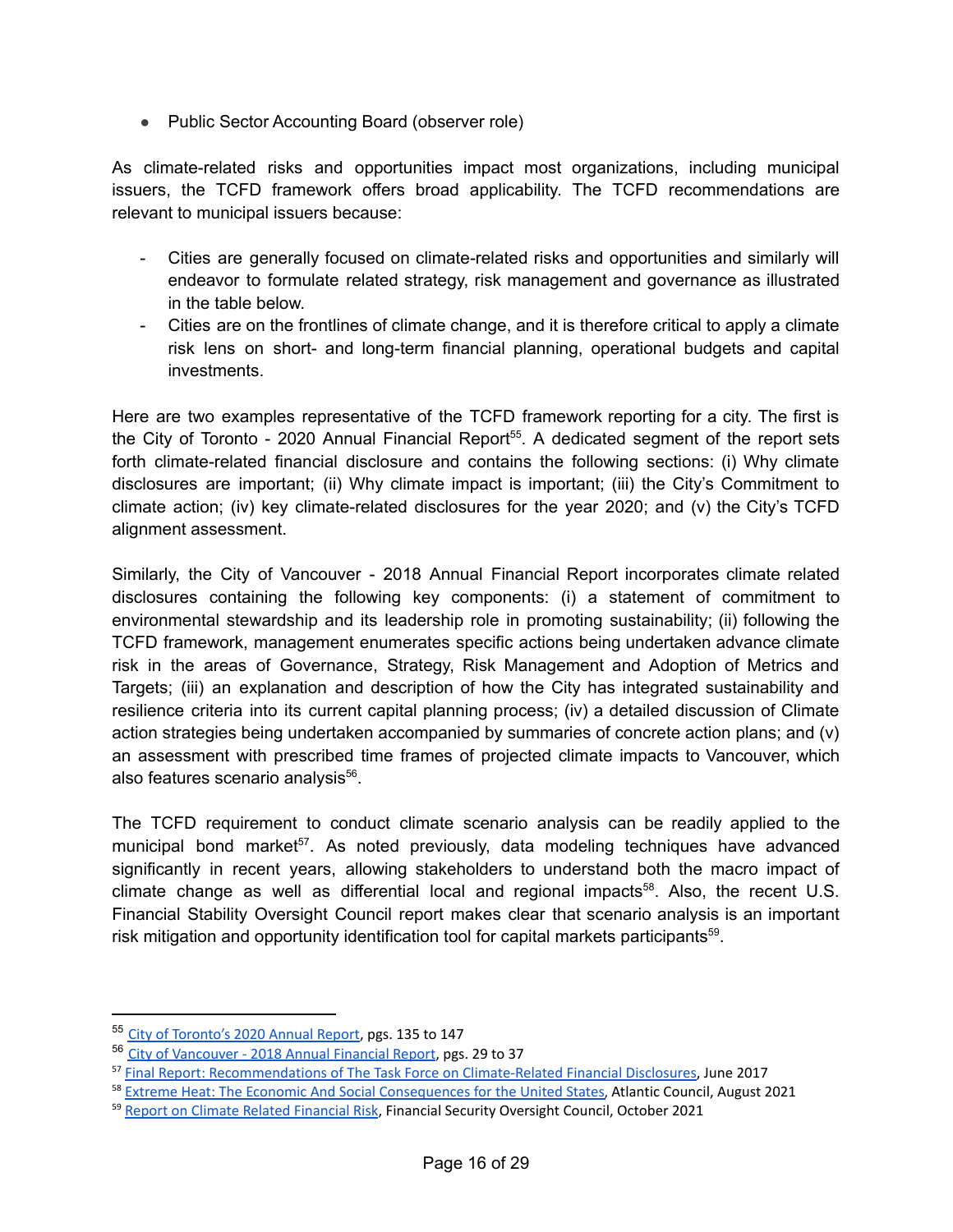In addition to the TCFD, there are ample tools, data, metrics, methodologies, and taxonomies currently available as resources to the market in developing its disclosure framework and metrics. There are well-established disclosure frameworks used extensively in other capital markets, with metrics and paradigms from industry sources, regulatory authorities, and standard setters.

**2a. Adopting TCFD Recommendations on Climate-Related Financial Disclosures for Use by Municipal Revenue Bond Borrowers.** With over \$10.9 trillion in municipal revenue bonds issued between 1986 and 2021 across ten general categories<sup>60</sup> and an estimated \$2.793 trillion revenue bonds currently outstanding, these bonds comprise an estimated 64.3% of the \$4 trillion in aggregate outstanding US tax-exempt debt<sup>61</sup>. This includes 501(c)3's (i.e. hospitals, cultural institutions), public authorities backed by fees for services (i.e., utilities, toll roads, public transportation), geographically focused (i.e., tax increment financings), and project dependent borrowers. The TCFD disclosure framework, originally developed for corporate issuers, all of which fall under one or more of the 1,057 North American Industry [Classifications](https://www.census.gov/eos/www/naics/2017NAICS/2017_NAICS_Manual.pdf)<sup>62</sup>, can readily accommodate a majority of the 33 revenue bond sectors recognized by market-standard indices<sup>63</sup> as well as sector-focused metrics covering the various sectors in the municipal bond market.

**2b. Convene a TCFD Implementation Committee.** As a self-governing organization, the MSRB should provide the infrastructure for members to self-determine the best way to adapt the TCFD framework for use in the U.S. municipal bond market. Again, nearly all market participants interviewed for this analysis agreed that an organized market-wide effort among stakeholders regarding the development and implementation of climate risk disclosure standards is necessary. Since disclosure standards reach all market stakeholders, the Committee should draw from all participants of the municipal bond market. As noted earlier, we believe it is important to include individuals selected from an inclusive and diverse pool of candidates (representing a range of ethnic, racial and socio-economic backgrounds), with proven climate risk management competence and experience, reflecting the diversity of U.S. municipal market stakeholders. Given the wide variety of both municipal issuers and consumers of municipal-entity disclosure, having an established framework such as TCFD, is crucial.

<sup>&</sup>lt;sup>60</sup> The Bond Buyer Market [Statistics](https://www.bondbuyer.com/broker/bond-buyer-data), Market Data (Annual 1986-Date). Note that reported revenue bond sector categories vary by source. While there is general agreement as to categories, there is no market agreed upon standard taxonomy.

<sup>&</sup>lt;sup>61</sup> Board of [Governors](https://www.federalreserve.gov/releases/z1/20211209/z1.pdf) of the Federal Reserve System, Federal Reserve Statistical Release Z.1 Financial Accounts of the United States, Flow of Funds, Balance Sheets, and Integrated Macroeconomic Accounts 3rd Quarter 2021, p. 121. Table L.212 Federal Reserve Board (12-9-21) indicates total aggregate US tax-exempt debt through Sep. 30, 2021 amounted to \$4.344 trillion. The breakdown of revenue bonds as a total percentage of US tax-exempt debt derives from an estimate of the ratio of Revenue bonds to GO Bonds based upon the average annual percent for years 1986 through 2021.

<sup>62</sup> North American Industry [Classification](https://www.census.gov/naics/) System, U.S. Bureau of the Census

<sup>63</sup> S&P Global Fixed Income [Directory](https://www.spglobal.com/spdji/en/documents/ticker-info-sheets/spdji-fixed-income-index-directory.pdf), S&P Dow Jones Indices, p. 10. Note that U.S. Municipal Sector-Based Indices include land-based sectors such as S&P Municipal Bond Dedicated Tax Index and the S&P Municipal Bond Appropriation Index.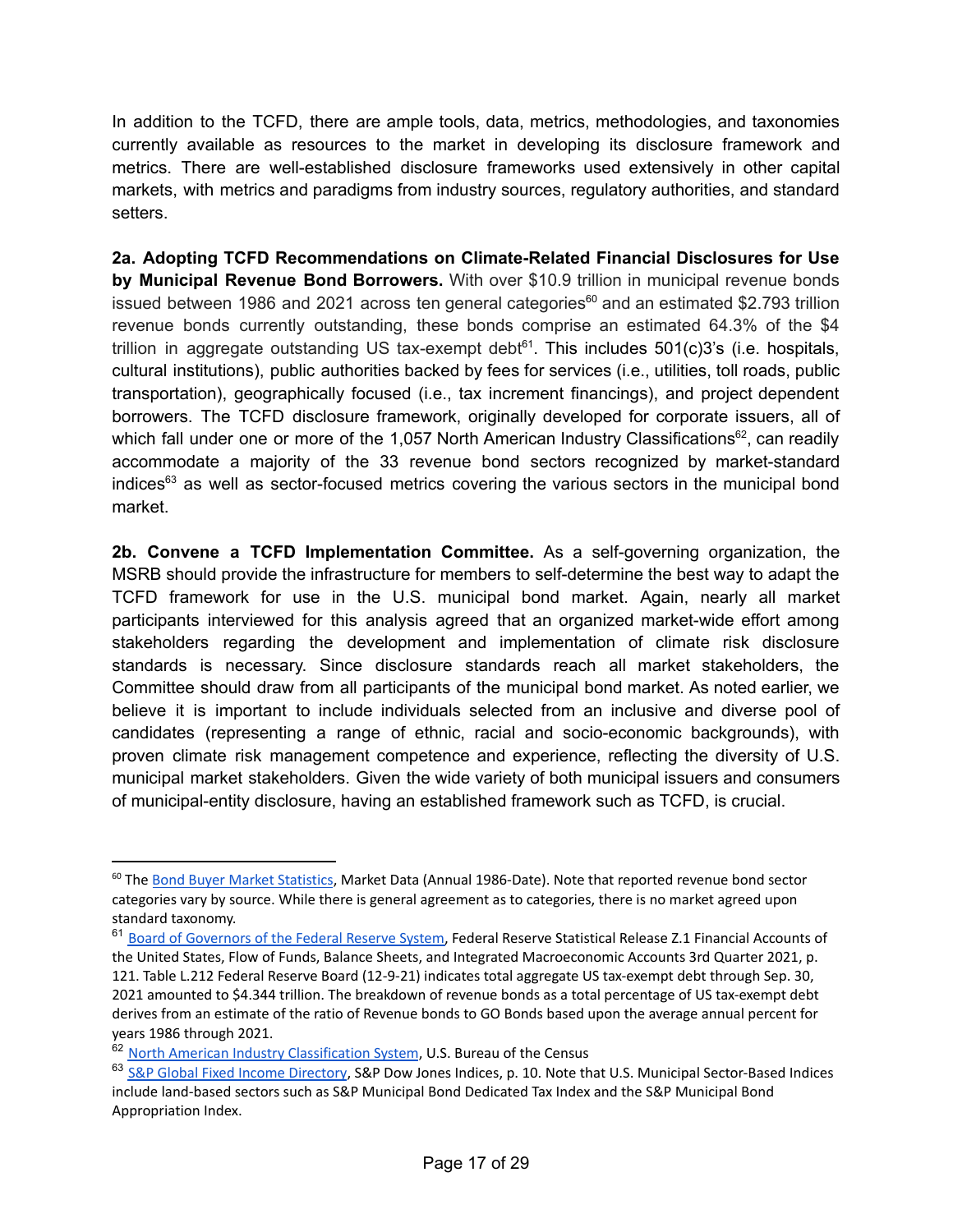**2c. Use of TCFD in MSRB Annual Report.** With the goal of providing leadership by example, the MSRB should also include TCFD-aligned disclosure in its own annual report. By assessing and disclosing its own impact using this framework, the MSRB would demonstrate not only its commitment to transparency, but also show how a U.S. government entity can apply TCFD metrics.

# **Recommendation #3. The SEC Continuing Disclosure Rule should be amended to include Climate Risk disclosure.**

Codifying the MSRB's stated perspective that climate risk is material to investors, the MSRB should ensure that Climate Risk, Resiliency, and ESG are included in issuing documents, continuing disclosure, and material events and other relevant sections of SEC Rule 15c2-12 regarding disclosure for all borrowers<sup>64</sup>. Such amendments are consistent with the views of the institutional investors we interviewed.

Furthermore, climate risk should be included in the Official Statement (i.e., the securities prospectus). As currently written, Rule 15c2-12 sets a low bar for municipal disclosure in new issue offering documents. Since the SEC can't require municipal issuers to register securities or provide disclosure, the rule subjects the broker-dealers to requirements that accomplish similar goals. Specifically, underwriters must review and provide an Official Statement, an offering document to investors which is the equivalent of a corporate securities prospectus, which provides disclosure of material information<sup>65</sup>. Climate risk should be addressed in new issue offering documents.

Climate risk should also be a part of Continuing Disclosure. Prior to purchasing or selling bonds in the primary market, the underwriter must determine that the issuer has signed what is commonly referred to as a "continuing disclosure agreement" promising to provide annual disclosure in an electronic format to a central repository, EMMA<sup>66 67</sup>. The agreement itself is subject to very minimal requirements<sup>68</sup>. Currently, the impacts of climate risks are generally not enumerated in continuing disclosure agreements.

Specifically, the disclosure agreement must include the provision of "annual financial information"; a statement of whether financial information will be audited, and the accounting principles used to prepare the financial information; and the date each year by which annual financial information will be provided. In practice, continuing disclosure agreements are negotiated for each bond issue and typically fall far short of providing annual updates of all the

<sup>&</sup>lt;sup>64</sup> MarketWatch, Cities and States on the [Frontline](https://www.marketwatch.com/story/cities-and-states-on-the-frontline-of-climate-change-arent-always-upfront-about-risks-does-the-municipal-bond-market-care-11629985034?reflink=mw_share_linkedin) of Climate Change Aren't Always Upfront About Risks. Does the [Municipal](https://www.marketwatch.com/story/cities-and-states-on-the-frontline-of-climate-change-arent-always-upfront-about-risks-does-the-municipal-bond-market-care-11629985034?reflink=mw_share_linkedin) Bond Market Care?, August 2021

<sup>&</sup>lt;sup>65</sup> National Archives and Records Administration, Code of Federal Regulations,  $\frac{6240.15c2-12}{2}$  $\frac{6240.15c2-12}{2}$  $\frac{6240.15c2-12}{2}$  Municipal Securities [Disclosure,](https://www.ecfr.gov/current/title-17/chapter-II/part-240/subject-group-ECFRc8401dcba174f73/section-240.15c2-12) [17 CFR § 240.15c2-12, (b)(1) and (2)]

<sup>66</sup> Overview of Continuing Disclosure [Requirements](https://www.sgrlaw.com/briefings/973/) for Bond Issuers, Smith Gambrell & Russell LLP

<sup>67</sup> Municipal Securities Rulemaking Board, Continuing [Disclosures](https://www.msrb.org/Market-Transparency/Continuing-Disclosure)

<sup>&</sup>lt;sup>68</sup> National Archives and Records Administration, Code of Federal Regulations, §[240.15c2-12](https://www.ecfr.gov/current/title-17/chapter-II/part-240/subject-group-ECFRc8401dcba174f73/section-240.15c2-12) Municipal Securities [Disclosure,](https://www.ecfr.gov/current/title-17/chapter-II/part-240/subject-group-ECFRc8401dcba174f73/section-240.15c2-12) [17 CFR § 240.15c2-12, (b)(5)(i)(A) and (B), and subsequent sections, such as (b)(5)(ii), (iii) and (iv)]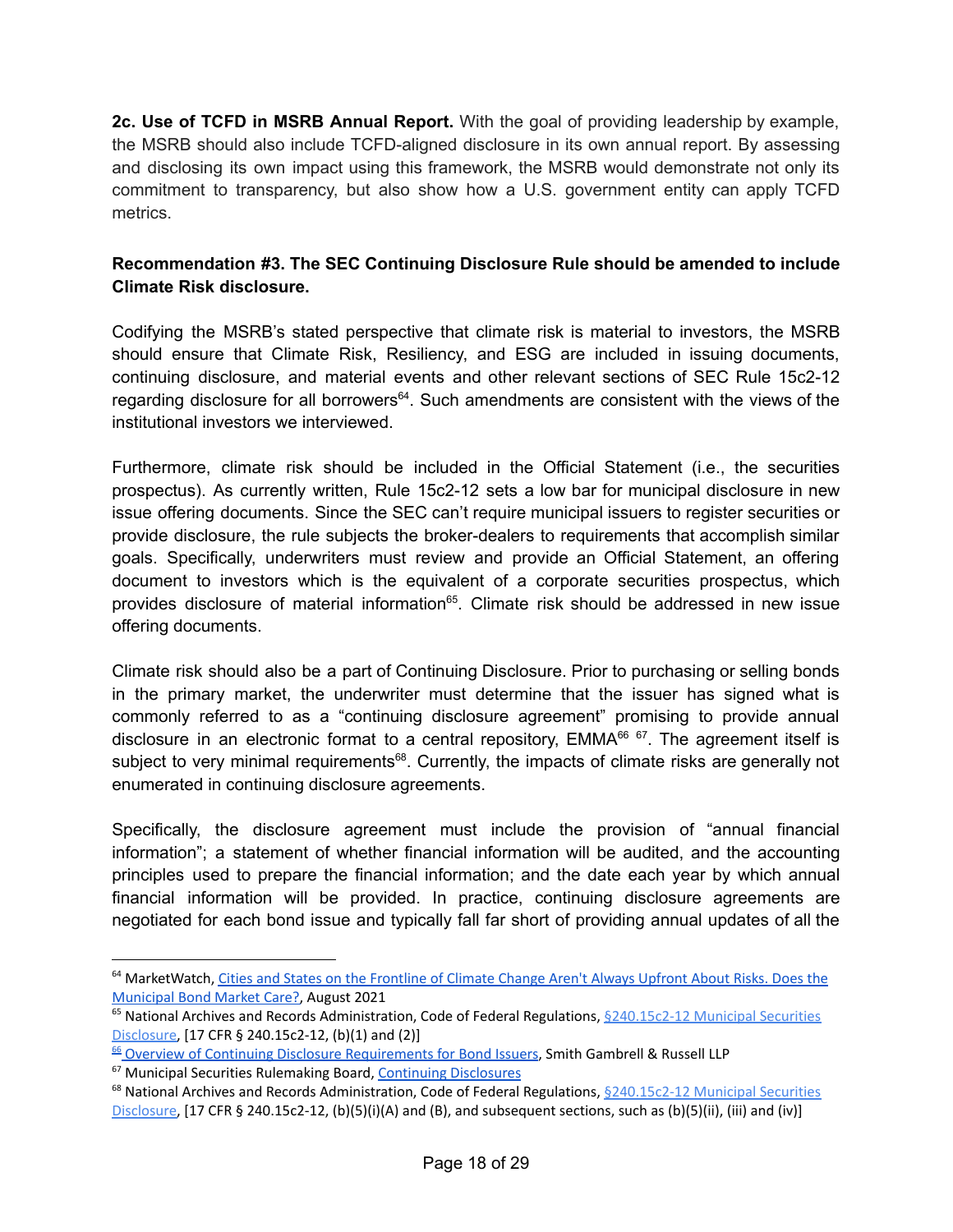information provided in the official statement<sup>69 70</sup>. This is even more troubling when considering that the information deemed relevant at the time of bond issuance can quickly become dated. As conditions change, information relevant to investors does as well.

Continuing Disclosure Agreements should contain all of the climate risk disclosure presented in the offering documents. It is inconsistent for a municipal issuer to create a [climate](https://www.boston.gov/departments/environment/boston-climate-action) action plan, initiate climate mitigation and [adaptation](https://yaleclimateconnections.org/2017/10/cedar-rapids-adapts-to-worsening-floods/) projects, make public [statements](https://www.miamigov.com/Notices/News-Media/City-Unveils-Two-Major-Climate-Initiatives-on-Earth-Day) about the risks of climate change to their economy or infrastructure, join [climate](https://www.usclimatealliance.org/) action groups, create a dedicated climate [agency](https://insideclimatenews.org/news/05022019/michigan-whitmer-office-climate-change-energy-filnt-water-policies-climate-alliance/), or hire a [climate](https://www.upi.com/Top_News/US/2019/08/26/Climate-change-czars-coming-to-more-states/8481565642000/) department head, but not include climate risks in their primary and secondary market disclosure<sup>71</sup>.

Under SEC Rule 15c2-12, municipal issuers must agree to file material event notices within 10 business days from occurrence of any of 16 ["material](https://msrb.org/~/media/Files/Resources/10-Things-to-Know-New-SEC-Rule-15c2-12.ashx) events", such as delinquent payments, rating changes, and bankruptcies<sup>72</sup>.

However, there is no requirement for disclosure of important risks that aren't among the 16 material events and fall outside of the Continuing Disclosure Agreement. For example, climate related disasters such as flooding, fires, or tornadoes are not among the material events, nor are the broader impacts of climate change such as the increasing frequency of extreme weather events, costs of climate mitigation, and impacts on the tax base. Unquestionably, investors view these broader impacts as posing material risks.

A proposed amendment to SEC Rule 15c2-12 adding a special subsequent material event reporting notification as a new subsection  $(17)$  to paragraph  $(b)(5)(i)(C)$  of this Rule is set forth below:

*The occurrence of a weather or other natural event or series of events, including floods or flooding, droughts, rising sea levels, earthquakes, wildfires, tornadoes, hurricanes or other weather or nature-related circumstance having a material impact on the ability of an Obligated Person to pay when due, or over the time to a final maturity on outstanding debt, accruing principal and interest payments on*

<sup>&</sup>lt;sup>69</sup> Overview of Continuing Disclosure [Requirements](https://www.sgrlaw.com/briefings/973/) for Bond Issuers, Smith Gambrell & Russell LLP

 $70$  Bond counsels often advise municipal issuers to limit their promises in continuing disclosure agreements, as in this example: "The issuer should carefully review the section of the Continuing Disclosure Agreement describing the contents of the annual report. The description of non-audit information to be provided should be specific (as opposed to a general statement requiring the issuer to provide information "of the type included in the Official Statement"), and the issuer may want to limit the requirement to information that the issuer already updates each *year and plans to continue to update*." (emphasis added), Orrick, Herrington & Sutcliff LLP, Disclosure [Obligations](https://s3.amazonaws.com/cdn.orrick.com/files/Insights/PBF-Green-Book-Disclosure-Obligations-Municipal-Securities.pdf) of Issues of [Municipal](https://s3.amazonaws.com/cdn.orrick.com/files/Insights/PBF-Green-Book-Disclosure-Obligations-Municipal-Securities.pdf) Securities, 2018

 $71$  The SEC is beginning to question corporations about the gap between climate actions and disclosure. For example, the SEC's Sample Letter To [Companies](https://www.sec.gov/corpfin/sample-letter-climate-change-disclosures) Regarding Climate Change Disclosure includes this question: "We note that you provided more expansive disclosure in your corporate social responsibility report (CSR report) than you provided in your SEC filings. Please advise us what consideration you gave to providing the same type of climate-related disclosure in your SEC filings as you provided in your CSR report."

<sup>&</sup>lt;sup>72</sup> Code of Federal Regulations, <u>\$[240.15c2-12](https://www.ecfr.gov/current/title-17/chapter-II/part-240/subject-group-ECFRc8401dcba174f73/section-240.15c2-12) Municipal Securities Disclosure</u>, [17 CFR § 240.15c2-12, (b)(5)(i)(C)]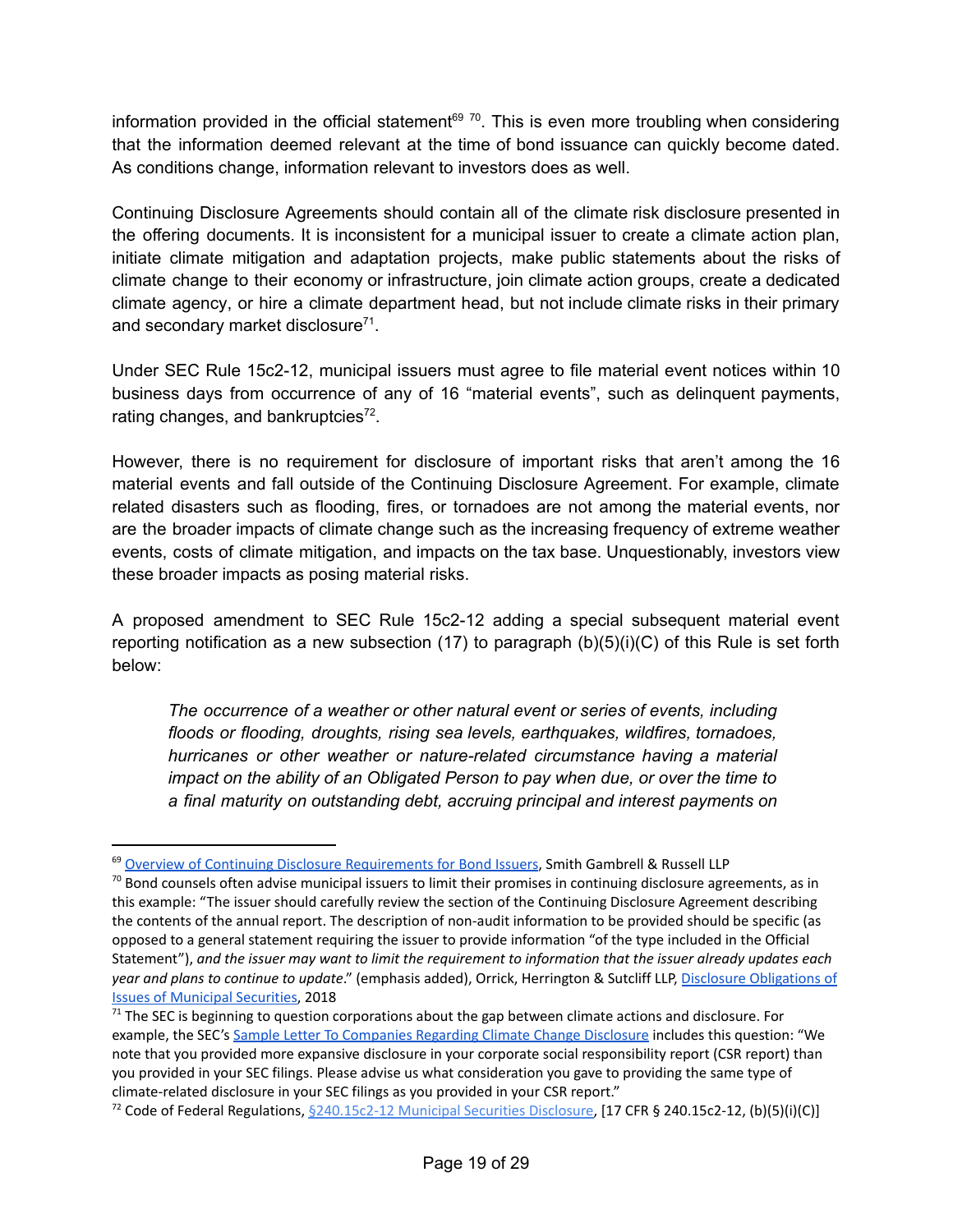#### *that outstanding debt or to meet contract requirements under other financial obligations.*

In February 2021, Acting SEC Chair Allison Lee Herren directed the SEC's Division of Corporation Finance to enhance their focus on climate-related disclosure in public company filings "Now more than ever, investors are considering climate-related issues when making their investment decisions. It is our responsibility to ensure that they have access to material information when planning for their financial future"  $73$ .

Unfortunately, as shown in an extensive study of climate change disclosure by corporations and municipalities conducted by the Hutchins Center for Fiscal and Monetary Policy at Brookings, the materiality of climate change disclosure is similar for corporates and municipals, but disclosure of climate change risks in municipals is "much worse" <sup>74</sup>. As such, urgent change is needed.

The MSRB exhibited important leadership in establishing the high priority of climate risk disclosure by noting it is material to an investor's decision making. As MSRB CEO Mark Kim stated in a recent interview about climate risks: "I think the market's understanding of climate risk is evolving. Today, reasonable investors consider climate risk material" <sup>75</sup>.

Recognizing climate risk as material to municipal bond investors is a turning point in correcting this glaring disclosure void. Materiality to a reasonable person is a key concept in securities law, triggering disclosure obligations. A commonly accepted definition is that something is material if there is a substantial likelihood that the disclosure would be considered by a reasonable investor to alter the 'total mix' of information made available 76 . Regulators have increasingly recognized the materiality of climate change risks, as have investors, rating agencies, and professional organizations<sup>77</sup>.

<sup>&</sup>lt;sup>73</sup> SEC, "Statement on the Review of [Climate-Related](https://www.sec.gov/news/public-statement/lee-statement-review-climate-related-disclosure) Disclosure", February 2021

 $74$  Adopted in 1989, Rule 15c2-12 addresses the issue raised by the effects of the Securities Act Amendments of 1975, often referred to collectively as the Tower Amendment. The Tower Amendment exempts municipal issuers from requirements to which issuers in other securities markets are subject. It is designed to keep municipal issuers from being subject to federal registration and disclosure requirements.

<sup>&</sup>lt;sup>75</sup> MSRB CEO Mark Kim, as quoted in MarketWatch, "Cities and States on the [Frontline](https://www.marketwatch.com/story/cities-and-states-on-the-frontline-of-climate-change-arent-always-upfront-about-risks-does-the-municipal-bond-market-care-11629985034?reflink=mw_share_linkedin) of Climate Change Aren't Always Upfront About Risks. Does the [Municipal](https://www.marketwatch.com/story/cities-and-states-on-the-frontline-of-climate-change-arent-always-upfront-about-risks-does-the-municipal-bond-market-care-11629985034?reflink=mw_share_linkedin) Bond Market Care?", August 2021

<sup>76</sup> Orrick, Herrington & Sutcliff LLP, Disclosure [Obligations](https://s3.amazonaws.com/cdn.orrick.com/files/Insights/PBF-Green-Book-Disclosure-Obligations-Municipal-Securities.pdf) of Issues of Municipal Securities, 2018

 $77$  Evidence that climate change risks are material abound for municipal securities. An example related to regulator statements is in the subsequent paragraph. Examples of rating agency statements include S&P Global Ratings, "Could the U.S. Western U.S. Drought Threaten [Municipal](https://www.spglobal.com/ratings/en/research/articles/210818-could-the-western-u-s-drought-threaten-municipal-credit-stability-12082229) Credit Stability", Aug 2021 and "California [Wildfires,](https://www.fitchratings.com/research/us-public-finance/california-wildfires-blackouts-highlight-utility-operating-risk-27-08-2020) Blackouts Highlight Utility [Operating](https://www.fitchratings.com/research/us-public-finance/california-wildfires-blackouts-highlight-utility-operating-risk-27-08-2020) Risk", FitchRatings Aug. 2020. Examples from investors include Brown Advisory "A Climate Change [Reckoning](https://www.brownadvisory.com/us/theadvisory/climate-change-reckoning-municipal-bond-market) for the Municipal Bond Market" and BlackRock, "Getting Physical: [Scenario](https://www.chinawaterrisk.org/research-reports/getting-physical-scenario-analysis-for-assessing-climate-related-risks/) Analysis for [Assessing](https://www.chinawaterrisk.org/research-reports/getting-physical-scenario-analysis-for-assessing-climate-related-risks/) Climate Related Risks", April 2019. Finally, the Government Finance Officers Association (GFOA), in "ESG [Disclosure"](https://www.gfoa.org/materials/esg-disclosure), March 2021 noted "The increase in the number of extreme weather events in recent years has raised public awareness about climate change. Investors and rating analysts are not just looking to see if risks are present, but also want information regarding what plans a government has to address these risks."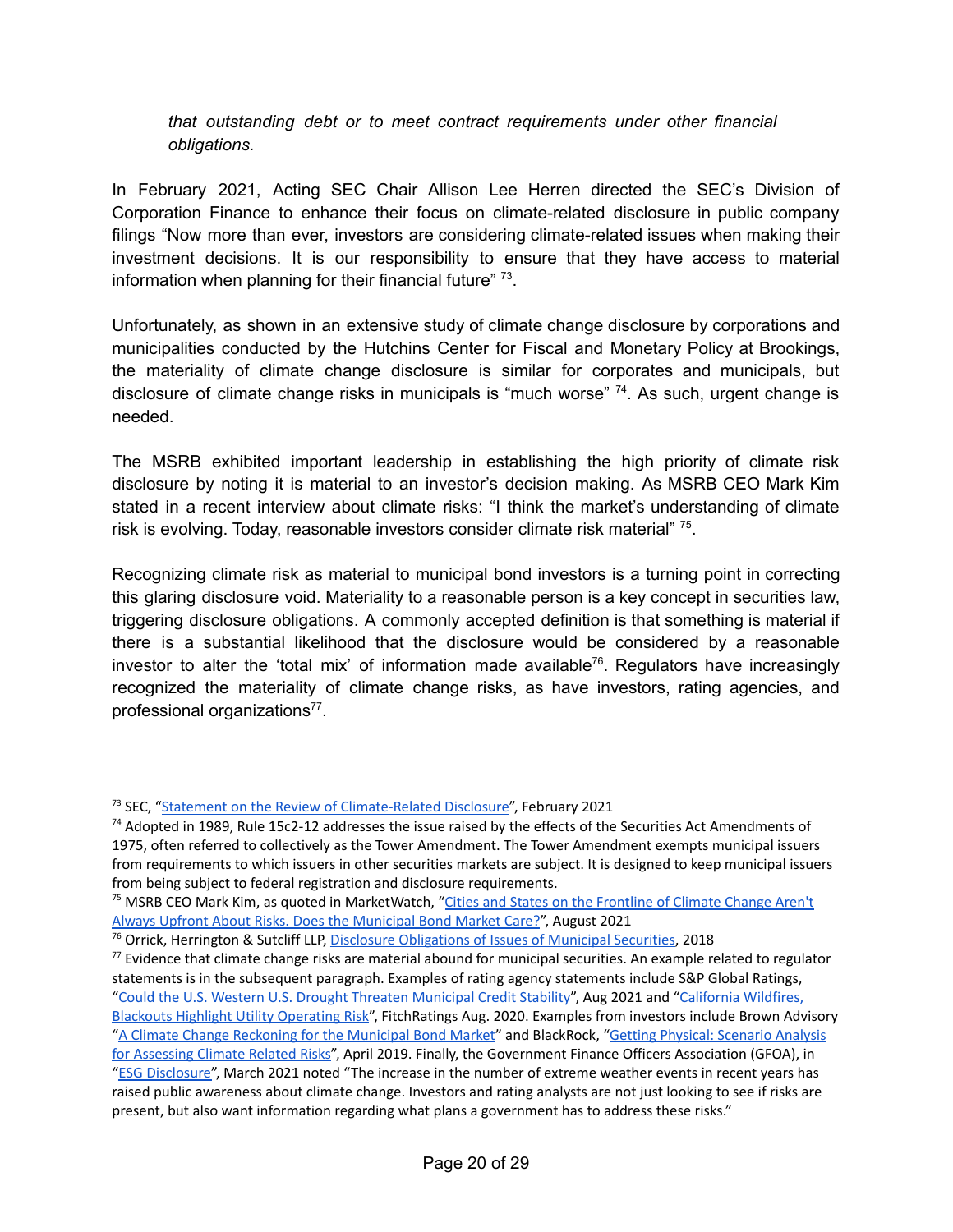This was re-emphasized in another venue when, discussing issuer disclosure more broadly, MSRB CEO Mark Kim made it expressly clear that "the standard against which those disclosures will be evaluated is whether a reasonable investor would consider them important in the context of the 'total mix' of all the information made available"<sup>78</sup>. Mr. Kim went on to note that "investors are incorporating ESG factors into the total mix of the information being used in their portfolio valuation and risk models." This was also discussed by Mr. Kim and other market stakeholders during Ceres' recent webinar on *The Changing Climate for Municipal [Securities](https://www.ceres.org/events/webinar-changing-climate-municipal-securities-discussion-esg-practices-and-climate-risk)*.

The emphasis on materiality is at the crux of creating policy regarding climate risk disclosure in the municipal bond market. Unfortunately, as noted<sup>79</sup>, municipal issuers are not required to register securities or provide disclosure. Consequently, the primary guardrails for issuer's disclosure practices are the securities law provisions related to fraud. This is the only area where the SEC has direct enforcement authority over municipal issuers. In general, the fraud provisions make it illegal for anybody connected with the sale of a municipal security to make untrue statements of material facts or to omit material facts.

Overall, the current continuing disclosure framework for municipal securities leaves several sizable gaps. It's inherently backward-looking, reporting often delayed (6-9 months after the end of the fiscal year is not uncommon<sup>80 81</sup> and forward-looking projections and scenarios are not required), and the baseline requirements are very minimal.

Currently under 15c2-12 there is an exemption from the disclosure rule for small and infrequent issuers<sup>82</sup>. However, the adverse effects of climate change affect all municipal bond issuers to some extent, and correspondingly affect the assessment of credit risk and valuation of those holdings by municipal bond investors. It follows that, regardless of the amount of debt offered and outstanding, all issuers should be required to disclose their climate risks. It is up to the MSRB to balance the cost of compliance with the benefits of regulations and rule changes.

As noted previously, the municipal bond market has over 50,000 issuers with outstanding long-term debt. While municipalities and authorities with large, multi-year capital programs tend to come to market frequently, the majority of bond issuers are infrequent, smaller borrowers issuing less than \$10 million in long term debt<sup>83</sup>. Market data reflects that from 2015 to 2021, there were an average of 7,450 such borrowers in the market, comprising 57% of total market issuers. The average total par amount of these bonds issued over that same period was \$33 billion, roughly 7% of the market's total long term bond issuance<sup>84</sup>.

<sup>78</sup> Prepared remarks by MSRB CEO Mark Kim at the GFOA MiniMuni [Conference](https://www.msrb.org/Market-Topics/~/link.aspx?_id=B94D597450CE48E1AE8ACDE4A3E94B69&_z=z), October 10, 2021

<sup>&</sup>lt;sup>79</sup> Hutchins Center on Fiscal and Monetary policy at Brookings, "Elving Blind: What Do [Investors](https://www.brookings.edu/wp-content/uploads/2020/09/WP67_Victor-et-al.pdf) Really Know About Climate Change Risks in US Equities and [Municipal](https://www.brookings.edu/wp-content/uploads/2020/09/WP67_Victor-et-al.pdf) Debt Markets?" September 2020

<sup>&</sup>lt;sup>80</sup> Merritt Research Services Recognizes the Winners when it comes to Timely Municipal Bond Audit Reporting Times, March 25, 2021

<sup>81</sup> Chronically Late Municipal Bond Audits Further Delayed in FY 2018, Merritt Research Services, January 1, 2020

<sup>83</sup> EMMA Market [Statistics](https://emma.msrb.org/MarketActivity/ViewStatistics.aspx) <sup>82</sup> Code of Federal Regulations,  $\frac{6240.15c2-12 \text{ Municipal Securities Discourse}}{17 \text{ CFR } }$  $\frac{6240.15c2-12 \text{ Municipal Securities Discourse}}{17 \text{ CFR } }$  $\frac{6240.15c2-12 \text{ Municipal Securities Discourse}}{17 \text{ CFR } }$  \$ 240.15c2-12, (b)(5)(d)(2)]

<sup>84</sup> MSRB, Primary Market Statistics, New [Municipal](https://emma.msrb.org/MarketActivity/ViewStatistics.aspx) Issuance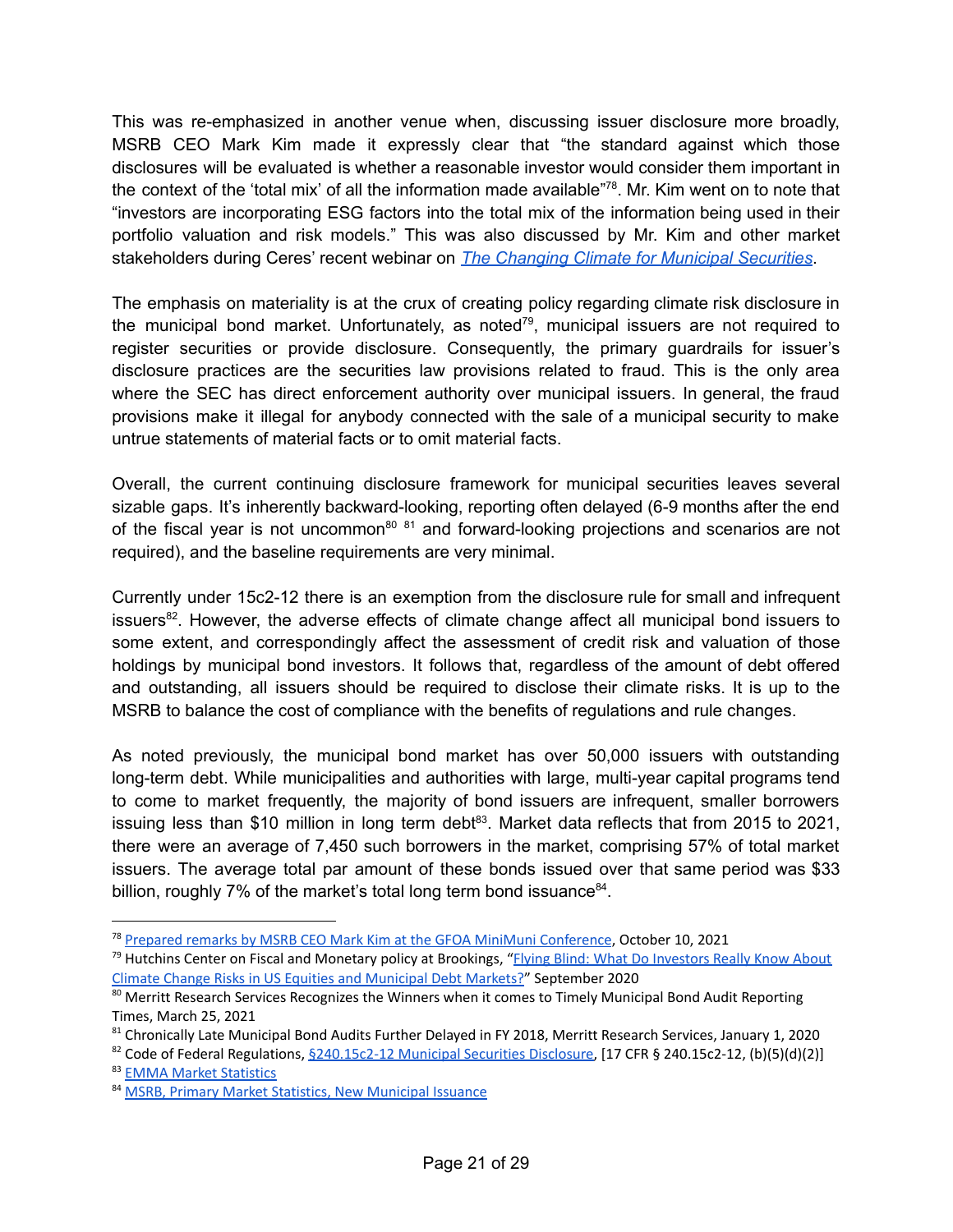Some stakeholders mentioned that a specific framework with a readily duplicated structure reduces disclosure costs for issuers. This is particularly true for smaller and infrequent borrowers. We believe that use of TCFD should help reduce these costs for some issuers.

# **Recommendation #4. MSRB should enhance Board Governance and Senior Management Expertise as it Pertains to Climate Risk and Create a Board Level Standing Committee on Municipal Bond Market Climate Risk Management.**

During our interviews in support of this RFI, nearly all of the market stakeholders that we spoke with expressed the view that the MSRB Board and MSRB senior managers should lead by example on climate risk and environmental matters. During this discussion, the MSRB's plans to report its own energy efficiencies in XBRL on its website were applauded.

Consistent with the MSRB's positive market-facing statements and actions regarding climate risk, we respectfully recommended that the MSRB consider the following:

**4a. Enhance Board Governance and Senior Management expertise as it pertains to climate risk.** This can be accomplished via the following steps:

- Include climate expertise as a criteria in the selection process for board members and senior managers,
- Conduct climate training for existing board members and senior managers to improve climate expertise,
- Similar to actions already taken by financial regulators, such as the OCC <sup>85</sup>, expand the senior management team to include a senior climate risk policy role, such as Climate Change Risk Officer.

**4b. Create a Board Level Standing Committee on Municipal Bond Market Climate Risk Management.** The MSRB should enhance its board governance by including a Standing Committee on Municipal Bond Market Climate Risk. The Committee's role should be to develop a detailed plan to lead the MSRB's efforts to institute a multifaceted strategy addressing the risks of climate change to the municipal marketplace. Such a Standing Committee, with proven climate risk management competence and experience, would further strengthen the Board's abilities to review and create policy regarding climate risk. We would recommend that this standing committee be selected from an inclusive and diverse pool of candidates (representing a range of ethnic, racial and socio-economic backgrounds), with proven climate risk management competence and experience, reflecting the diversity of U.S. municipal market stakeholders.

<sup>85</sup> <https://www.occ.gov/news-issuances/news-releases/2021/nr-occ-2021-78.html>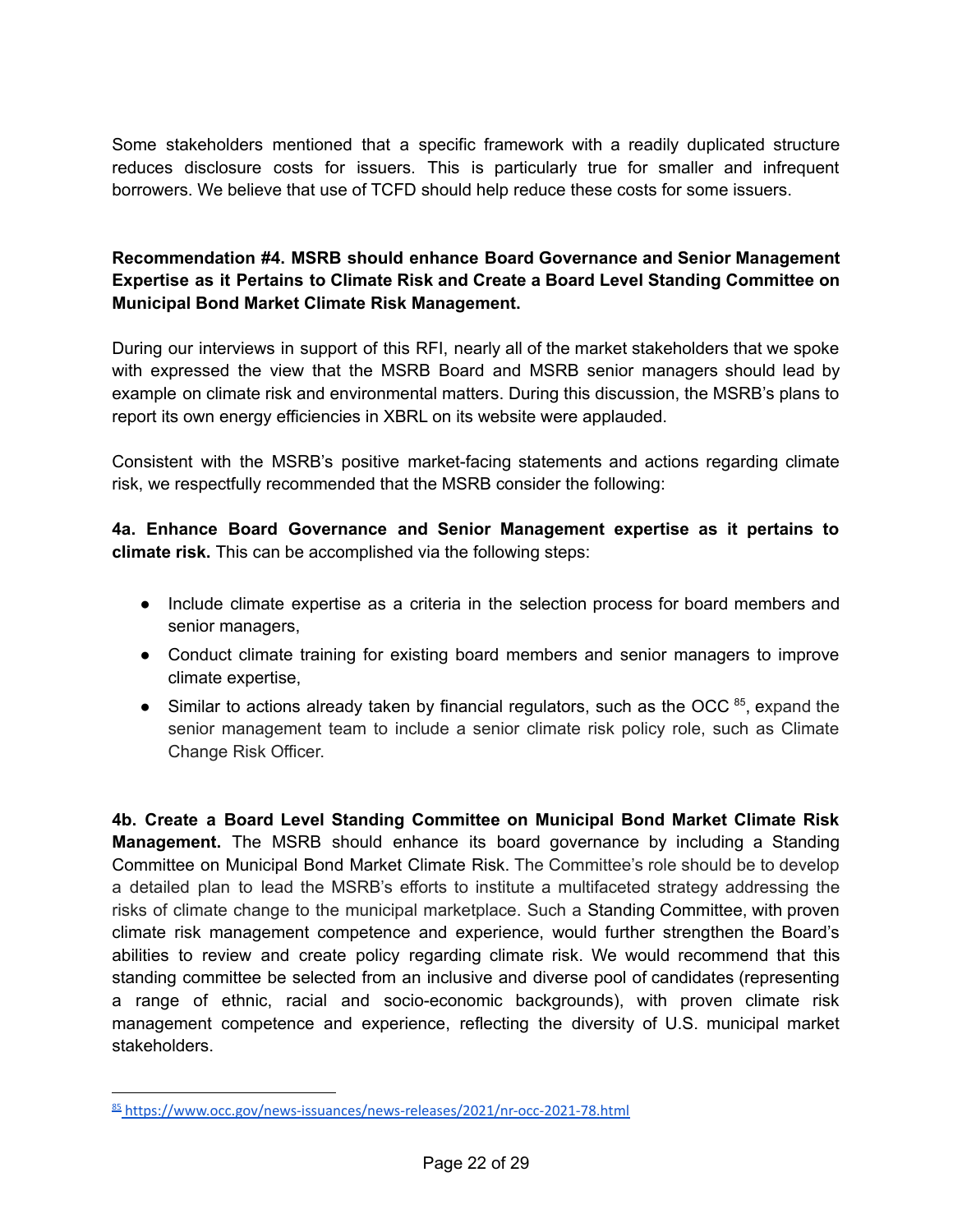By way of background, Ceres has provided guidance to many corporate boards on how they can effectively oversee the risks inherent in various sustainability dimensions. This includes concrete recommendations for boards looking to improve their companies' resilience in the face of climate change and other ESG risks<sup>86</sup>. To ensure that board members have access to climate and ESG [training](https://executive.law.berkeley.edu/online-programs/esg-navigating-the-boards-role/), Ceres has partnered with Berkeley Law school to offer an online training [program](https://executive.law.berkeley.edu/online-programs/esg-navigating-the-boards-role/) which pinpoints how corporate board members can embed ESG into their oversight role. We encourage all board directors to participate in appropriate continuing education on these vital issues.

# **Recommendation #5. Further update EMMA to facilitate timely, machine-readable disclosure of climate risk and ESG factors. This aligns with the MSRB's Strategic Plan to improve the user experience and system security, performance and functionality of EMMA.**

The SEC designated Electronic Municipal Market Access ("EMMA") as the official source for municipal securities data and disclosure documents<sup>87</sup>, directing the MSRB to fund and provide administrative oversight in the management of all aspects of EMMA<sup>88</sup>. This is the basis for the MSRB serving as the market's central  $-$  and sole  $-$  repository for market data<sup>89</sup>. Correspondingly, it follows that the MSRB can and should use EMMA as the market's climate risk disclosure platform.

All market participants we talked with, without exception, expressed unanimous support for the MSRB's strategic initiative of enterprise-wide migration to the cloud as well as the \$17 million budget commitment to modernize the entire suite of market transparency systems, including EMMA<sup>90</sup>. The creation of the EMMA Labs platform to fuel innovation for market data and transparency, potentially ultimately establishing for the municipal bond market structured data standards commonly used in the majority of major global capital markets, was widely lauded.

However, it was also widely viewed that the current EMMA reporting in PDF format is outmoded. This issue was also discussed by the participants at Ceres' recent webinar on *The [Changing](https://www.ceres.org/events/webinar-changing-climate-municipal-securities-discussion-esg-practices-and-climate-risk) Climate for Municipal [Securities](https://www.ceres.org/events/webinar-changing-climate-municipal-securities-discussion-esg-practices-and-climate-risk)*. As one institutional investor put it, "EMMA is a dinosaur rapidly becoming a fossil." Searchable, machine-readable data, would facilitate comparative analysis, and greatly increase the usability of this vast amount of reported data<sup>91</sup>. As such, we

<sup>86</sup> Running the Risk: How Corporate Boards Can Oversee [Environmental,](https://www.ceres.org/resources/reports/running-risk-how-corporate-boards-can-oversee-environmental-social-and-governance) Social and Governance (ESG) Issues, Ceres, November 20, 2019

<sup>87</sup> [EMMA](https://emma.msrb.org/), 2021

<sup>&</sup>lt;sup>89</sup> Prepared remarks by MSRB CEO Mark Kim at the GFOA MiniMuni [Conference](https://www.msrb.org/Market-Topics/~/link.aspx?_id=B94D597450CE48E1AE8ACDE4A3E94B69&_z=z), October 10, 2021 <sup>88</sup> SECURITIES AND EXCHANGE COMMISSION (Release No. 34-59061; File No. [SR-MSRB-2008-05\)](https://www.sec.gov/rules/sro/msrb/2008/34-59061.pdf) December 5, 2008 Self-Regulatory Organizations; Municipal Securities Rulemaking Board; Notice of Filing of Amendment No. 1 and Order Granting Accelerated Approval of Proposed Rule Change, as Modified by Amendment No. 1 Thereto, Relating to the Establishment of a Continuing Disclosure Service of the Electronic Municipal Market Access System (EMMA)

<sup>90</sup> Municipal Securities Rulemaking Board, *Building the [Foundation](https://www.msrb.org/-/media/Files/Resources/MSRB-2021-Annual-Report.ashx?) for the Future*, 2021 Annual Report

 $91$  Market stakeholders have called for years on the MSRB to require that municipal bond disclosure be in machine-readable form. Increasingly these stakeholders have mentioned climate risk disclosure as a key driver of the need for standard taxonomies and machine readability. In January 2021, the MSRB received feedback on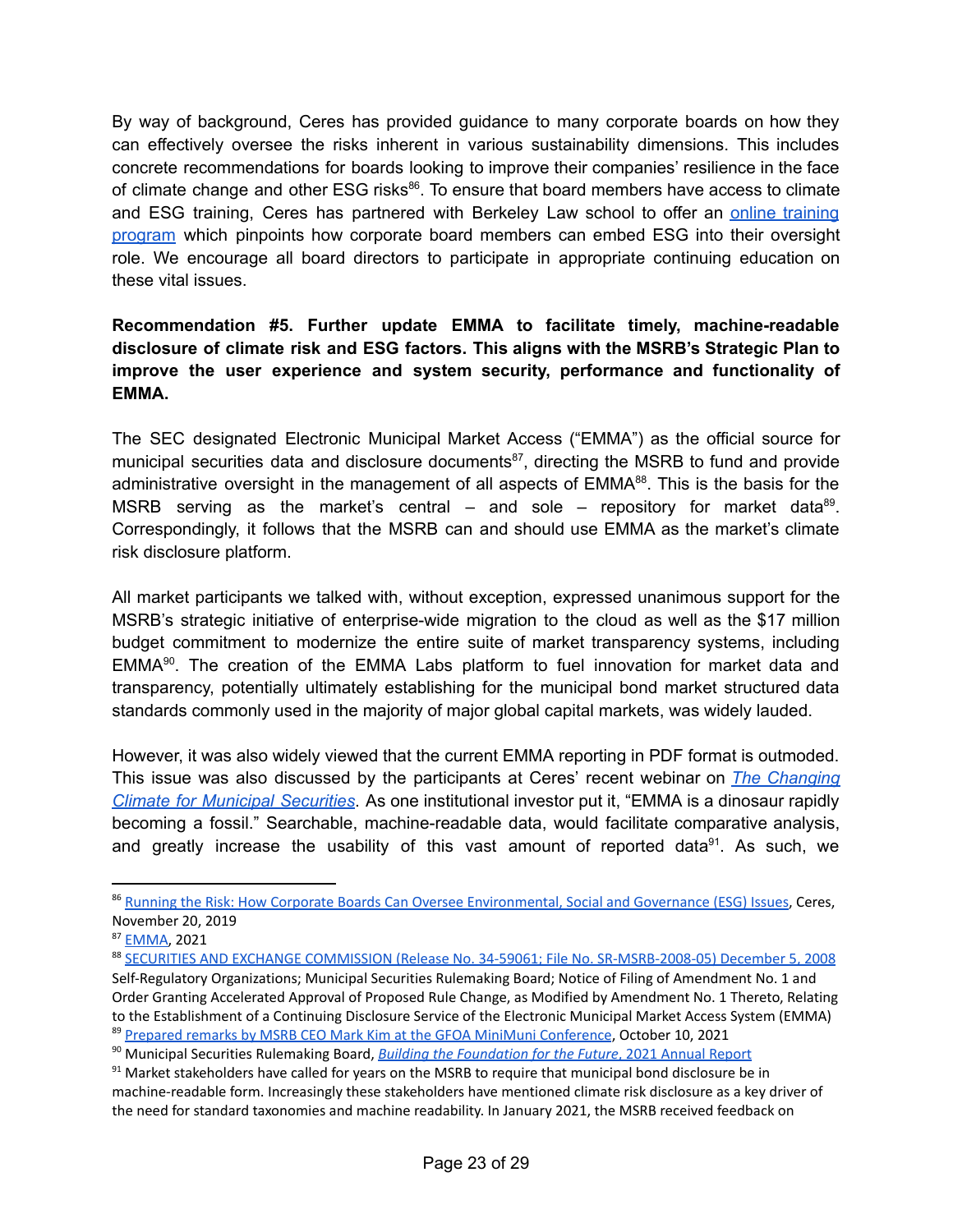recommend that the MSRB require that all significant primary and secondary disclosures, including offering statements, audited financial statements, and management discussion & analysis, be reported in a searchable, machine-readable format such as XBRL. (Having documents in PDF also limits access to those with visual impairments).

The MSRB has the regulatory authority to accomplish this. In 2008, it was noted as part of the final Rule that the MSRB "could encourage the establishment of the necessary taxonomies and permit states and local governments to make use of the XBRL in the future" <sup>92</sup>. Moreover, as part of the final rule adopted in 2008, the SEC gave the MSRB the authority to prescribe the electronic format and accompanied by identifying information in  $EMMA<sup>93</sup>$ .

Should this not be immediately actionable, as an interim step towards the ultimate goal, we suggest that the MSRB provide improved tools on the EMMA website to search for climate-related disclosure in municipal bond filings. This in turn will allow users to better assess potential climate risk exposure in municipal bonds. An example of such a search tool is Ceres' SEC [Sustainability](https://www.ceres.org/resources/tools/sec-sustainability-disclosure-search-tool) Disclosure Search Tool<sup>94</sup>. The SEC Sustainability Disclosure Search helps one understand how companies are tackling material risks and opportunities they face from sustainability issues like climate change, carbon asset risk, water availability and quality, and hydraulic fracturing. Ceres would encourage EMMA Labs participants to apply the SEC Search tool to develop their own work in fully digitizing data in EMMA.

The vast majority of stakeholders interviewed expressed that, just as financial information is initially reported in offering documents and then updated separately by issuers by posting financial information reports on their EMMA pages, each issuer should have a Climate or ESG section on their EMMA page. Time and again investors expressed the view that issuers are disadvantaged by not having a place to highlight their ESG efforts and tell their story. Creating a specific location to post climate risk exposure developments, mitigation, and resiliency planning makes tangible the message that climate risk is material and will be measured by the marketplace. Stakeholders viewed this as an interim step as the municipal bond market as a

92 Federal [Register,](https://www.govinfo.gov/content/pkg/FR-2008-08-07/pdf/E8-17856.pdf) August 7, 2008 [17 CFR Part 240 Proposed Amendment to Municipal Securities Disclosure; Proposed Rule; Notice, p. 46144, n. 64 states "In addition, the availability of audited financial statements and other financial and statistical data in an electronic format by issuers subject to the Rule could encourage the establishment of the necessary taxonomies and permit states and local governments to make use of XBRL in the future, should they wish to do so."] strategic priorities from market participants. Letters to the MSRB in 2021 from [Ceres](https://www.msrb.org/rfc/2020-19/Ceres.pdf), Climate [Advisory](https://www.msrb.org/rfc/2020-19/ClimateAdvisory.pdf) LLC, [Geos](https://www.msrb.org/rfc/2020-19/GeosInstitute.pdf) [Institute](https://www.msrb.org/rfc/2020-19/GeosInstitute.pdf), Global Legal Entity Identifier [Foundation](https://www.msrb.org/rfc/2020-19/GLEIF.pdf) (GLEIF), [Allyson](https://www.msrb.org/rfc/2020-19/Ugarte.pdf) Ugarte, and [XBRL](https://www.msrb.org/rfc/2020-19/XBRL.pdf) US all recommended that the MSRB require machine-readable disclosure. In their letter, Climate Advisory LLC observed "the way in which the current municipal reporting is carried out precludes real-time analytics or efficient comparisons across municipalities. It also fails to capture or disclose the actual costs of climate change". Other stakeholders have made similar recommendations: "To facilitate searches on climate risks and comparisons among municipal issuers, the MSRB should require that all offering statements for municipal bonds be filed in a singular, machine-readable format. At present, analysts must pull climate risks by hand from these disclosure documents", Robert Pozen in MarketWatch: Opinion: Muni-Bond Investors Need Straight Talk about [Climate-Change](https://www.marketwatch.com/story/muni-bond-investors-need-straight-talk-about-climate-change-risk-11617001961) Risk, March 2021

<sup>93</sup> Securities and Exchange [Commission,](https://www.sec.gov/rules/final/2008/34-59062.pdf) 17 CFR Part 240 [Release No. 34-59062; File No. S7-21-08] Amendment to Municipal Securities Disclosure.

<sup>94</sup> Ceres SEC [Sustainability](https://www.ceres.org/resources/tools/sec-sustainability-disclosure-search-tool) Disclosure Search Tool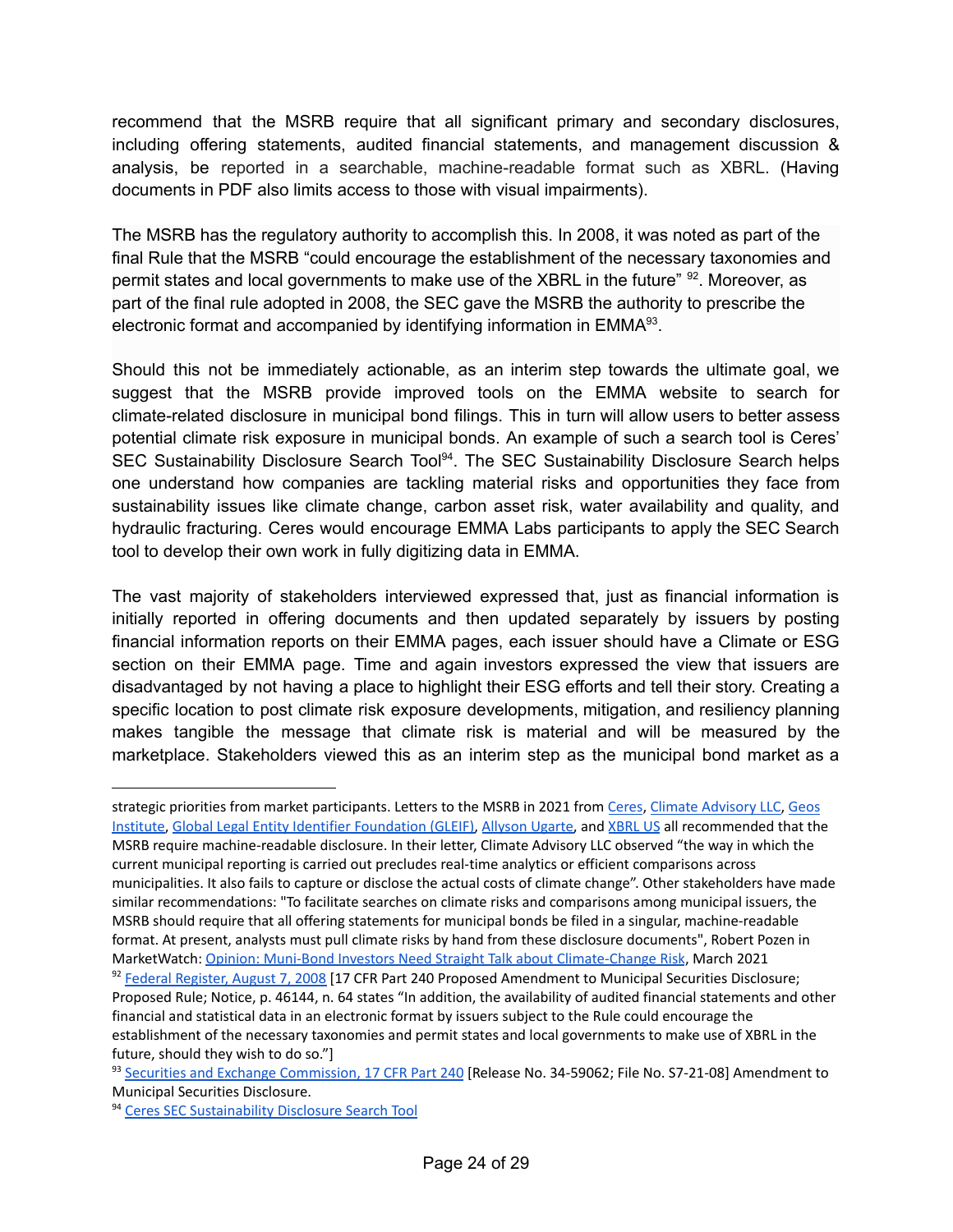whole moves forward to the goal of fully integrating disclosure on these issues into bond offering documents and subsequent annual reporting prescribed under Rule 15c-2-12. All stakeholders interviewed envision that ultimately climate risk disclosure will be a standard part of all disclosure.

# **Recommendation #6. MSRB should update the Municipal Securities Exams (for example the Series 52, Series 53 exams) to test for climate risk management competency.**

The MSRB should update the curriculum and examination to test for climate risk management competency as part of the Municipal Advisors Series 52<sup>95</sup> and Municipal Principals Series 53<sup>96</sup> exam qualifications. Professionals seeking these designations will be in positions of responsibility, and having a climate risk management skill set is necessary for licensure as it ensures that all risk vectors will be properly considered when engaging in investment and advisory activities.

Additionally, climate risk should be included as part of the Maintaining Qualifications Program<sup>97</sup> with CE credits awarded for those completing certified programs on climate risk management, ESG, or sustainability more broadly.

#### **Recommendation #7. MSRB should conduct research and educate municipal issuers, investors and other stakeholders about climate-related physical and transition risks.**

Working in conjunction with interested parties, the MSRB should examine the quality of climate-related disclosures in the Official Statements and Continuing Disclosures Agreements of municipal bonds, as a collaborative means of determining whether disclosure is adequate for market participants to assess any underlying climate risks. If disclosure is found to be deficient, the MSRB should issue a public statement calling on key stakeholders, including municipalities, underwriters, and banks, to improve disclosure guidelines. The MSRB should offer written and online resources in support of proper disclosures.

While we understand that it is not a member itself, the MSRB would benefit from collaborating with FSOC members that are actively analyzing data gaps and will work together via the Climate-related Financial Risk Committee (CFRC), as well as the Climate-related Financial Risk Advisory Committee (CFRAC) once established <sup>98</sup>. MSRB could also collaborate with the Department Of Treasury's Office of Financial Research, as well as the very well-resourced Research Division of the Federal Reserve, at both the Board and district-level.

<sup>95</sup> FINRA Series 52 Municipal Securities Principal [Qualifications](https://www.finra.org/registration-exams-ce/qualification-exams/series52) Examination

<sup>96</sup> FINRA Series 53 Municipal Securities Principal [Qualifications](https://www.finra.org/registration-exams-ce/qualification-exams/series53) Examination

<sup>97</sup> FINRA Maintaining [Qualifications](https://www.finra.org/registration-exams-ce/continuing-education/CE-transformation/mqp) Program

<sup>98</sup> <https://home.treasury.gov/system/files/261/FSOC-Climate-Report.pdf> p.119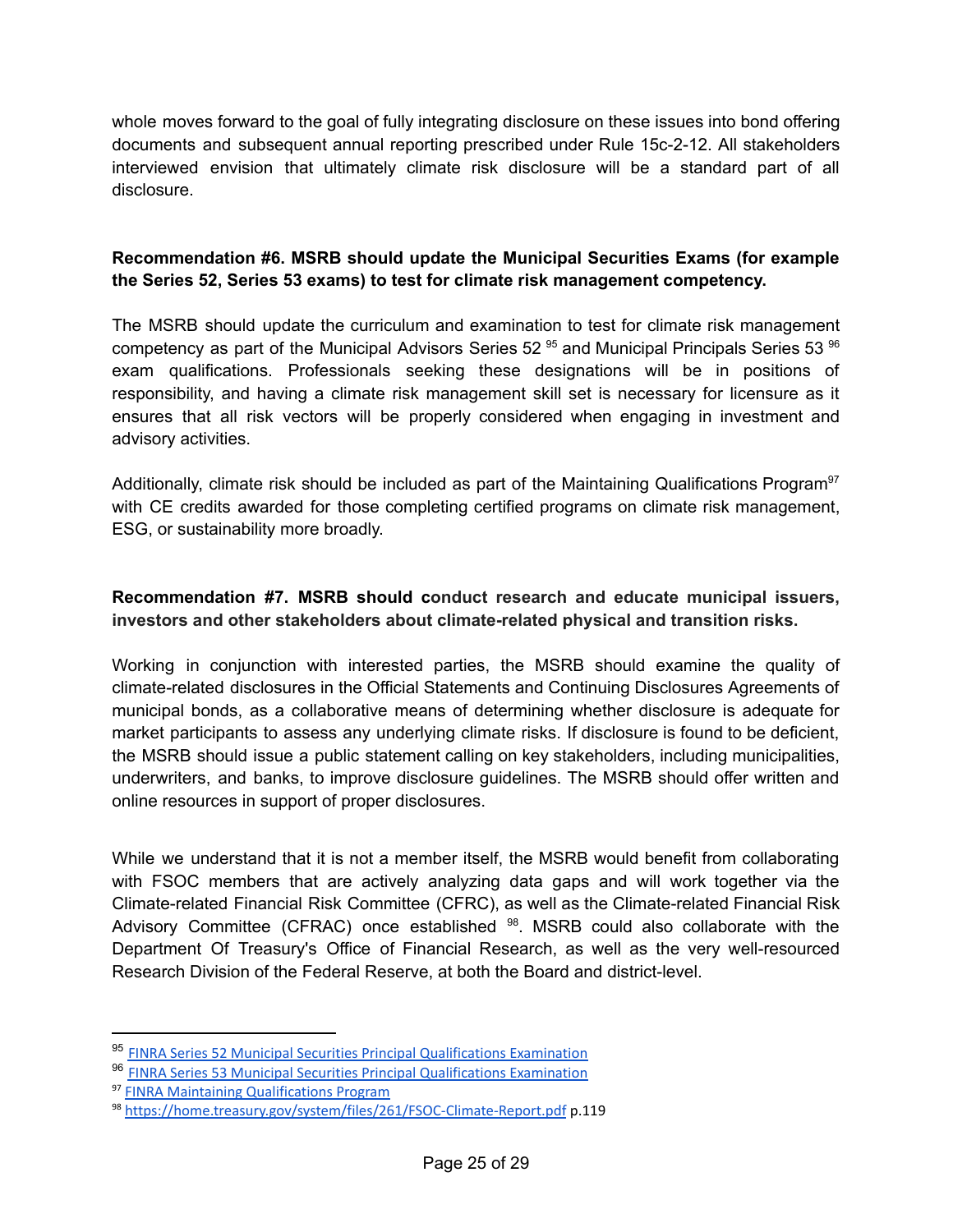With the focus on climate change across numerous federal, state and local agencies and departments, the MSRB is encouraged to collaborate with those government efforts so as to identify and curate reliable and relevant data sources for municipal issuers to use in their disclosure. In addition to continuing building relationships with key governmental stakeholders, this would be a significant service to other stakeholders and in keeping with the MSRB's mission.

**7a. MSRB should add a section to its website with access to climate risk data and research.** This would include links to public resources. For example, in the Federal government, the Environmental Protection Agency, NOAA, FNMA, FEMA, and Federal Housing Finance Agency and others have programs and extensive data pertaining to climate risk that could benefit and expand existing municipal bond market stakeholder resources. Additionally, there would be links to third party research (as vetted by MSRB) and original research. Original research conducted by leading independent think tanks or research universities would also be linked. In conjunction with this, there may be an opportunity by the MSRB for collaborative research efforts as to how climate risk is affecting the municipal bond market.

This could well become a clearinghouse for municipal bond market climate risk resources that stakeholders could both draw upon and, with appropriate vetting, contribute to. Such a compendium of web-based resources could potentially increase the consistency of disclosure data within overlapping jurisdictions<sup>99</sup>.

Moreover, by identifying and making available these resources, the MSRB would be taking tangible steps to reduce resource constraints on smaller issuers and non-institutional investors, who seek a one-stop information source.

Providing these resources to the market can benefit all investors, particularly non-institutional investors, as well as reduce the burden on smaller issuers. Both of these market stakeholders may share the same impediment of not having in-house expertise or resources to hire technical experts. Both may be grappling with trying to understand and assess the effects of climate change – investors on their bond holdings, issuers on their community – but feel overwhelmed by the vast amount of data out there and the level of expertise needed to understand and use it.

<sup>&</sup>lt;sup>99</sup> Other stakeholders that have made similar recommendations include the Center for American Progress. In "Climate Change and [Municipal](https://www.americanprogress.org/issues/economy/reports/2020/05/06/484173/climate-change-municipal-finance/) Finance", May 2020, they recommend: "Moving to a new disclosure regime that includes climate risk will require most issuers to engage with outside technical experts. State and local issuers should not bear the full cost of creating a new set of disclosure standards, since a well-functioning muni market provides significant benefits to the economy and society at large. For this reason, the U.S. The Environmental Protection Agency and the SEC, working with other relevant agencies and regulators, should establish a clearing house for climate data and establish best analytical practices." They also recommend going beyond the creation of the clearing house to provide technical assistance to municipal issuers: "additionally, these agencies should provide direct technical assistance during the early years of implementing any new climate disclosure requirements"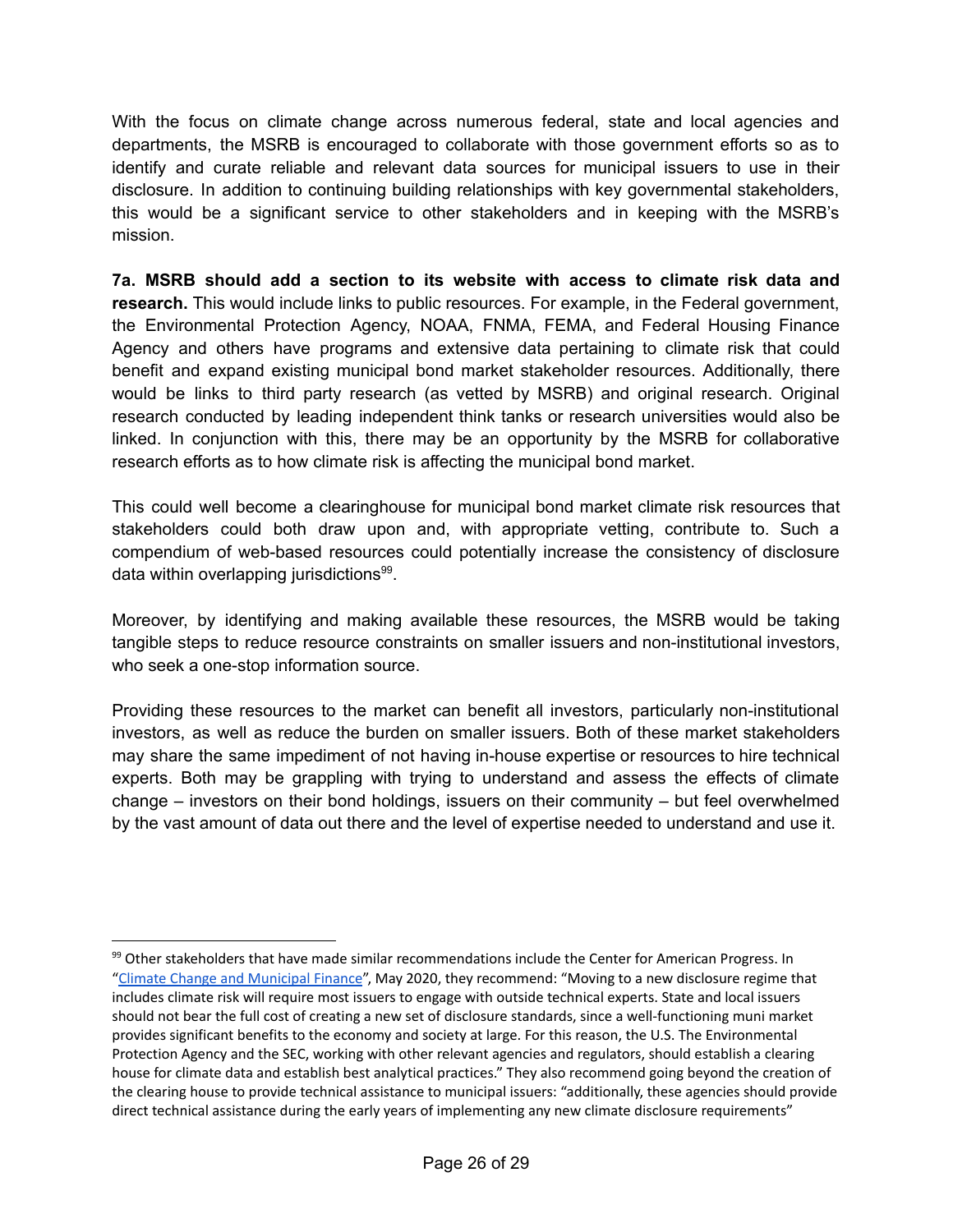A climate risk resource web-page would be consistent with existing on-line educational efforts, such as the MSRB Education Center <sup>100</sup> and MSRB EdPro Courses<sup>101</sup>. The MSRB is a leader in this education effort. The MSRB website states "The MSRB Education Center is a multimedia library of information about the municipal securities market. Free and objective resources are geared toward investors and state and local governments to help them make informed decisions. The MSRB encourages widespread use of its educational materials." The MSRB offers a range of fact sheets, webinars, videos and podcasts that cover a range of topics. But there needs to be more resources for investors, state and local governments and other stakeholders. The MSRB could play an unparalleled role in this important work.

# **Recommendation #8. MSRB should encourage all U.S. municipal bond market stakeholders - such as bond counsel, data vendors, valuation services, bond insurers, municipal advisors and especially rating agencies and other standard setters - to fully incorporate climate risk management into their internal processes.**

In addition to those we have already referenced, there are many other important municipal bond market stakeholders, including bond counsel, data vendors, valuation services, bond insurers, and municipal advisors. We urge all of these groups to more fully incorporate principles of climate risk management into their part of the U.S. municipal bond market.

As it relates to the MSRB RFI, we would like to specifically address the role of rating agencies and other standard setters such as auditors and GASB.

#### **8a. Recommendations for Rating Agencies**

As standard setters for credit risk assessment methodologies, Ceres recommends that rating agencies enhance transparency regarding how climate risk factors into an issuer's credit rating.

To accomplish this, we suggest that rating agencies disaggregate climate risks from broader ESG frameworks in credit ratings to increase transparency to the market. This approach has also been endorsed by many market participants, particularly investors. Even though all major rating agencies have made statements about the importance of incorporating climate risk into their ratings methodology, researchers have called into question whether they are truly reflecting these risks in their ratings<sup>102</sup>. By increasing transparency, rating agencies can accelerate the understanding and adoption of climate risk analysis by all stakeholders $^{103}$ .

<sup>&</sup>lt;sup>100</sup> MSRB [Education](https://www.msrb.org/EducationCenter) Center

<sup>101</sup> [https://www.msrb.org/Regulated-Entities/MuniEdPro](https://www.msrb.org/EducationCenter)

<sup>&</sup>lt;sup>102</sup> Extensive discussion of rating agencies' statements and actions with respect to climate change can be found in Flying Blind: What Do Investors Really Know About Climate Change Risks in US Equities and [Municipal](https://www.brookings.edu/wp-content/uploads/2020/09/WP67_Victor-et-al.pdf) Debt [Markets?,](https://www.brookings.edu/wp-content/uploads/2020/09/WP67_Victor-et-al.pdf) Brookings, September 2020

<sup>&</sup>lt;sup>103</sup> Other market observers have noted the rating agencies' outsized impact on changing market behavior: "If ...credit rating agencies take bigger steps to integrate physical risk into their standards and evaluations of issuers,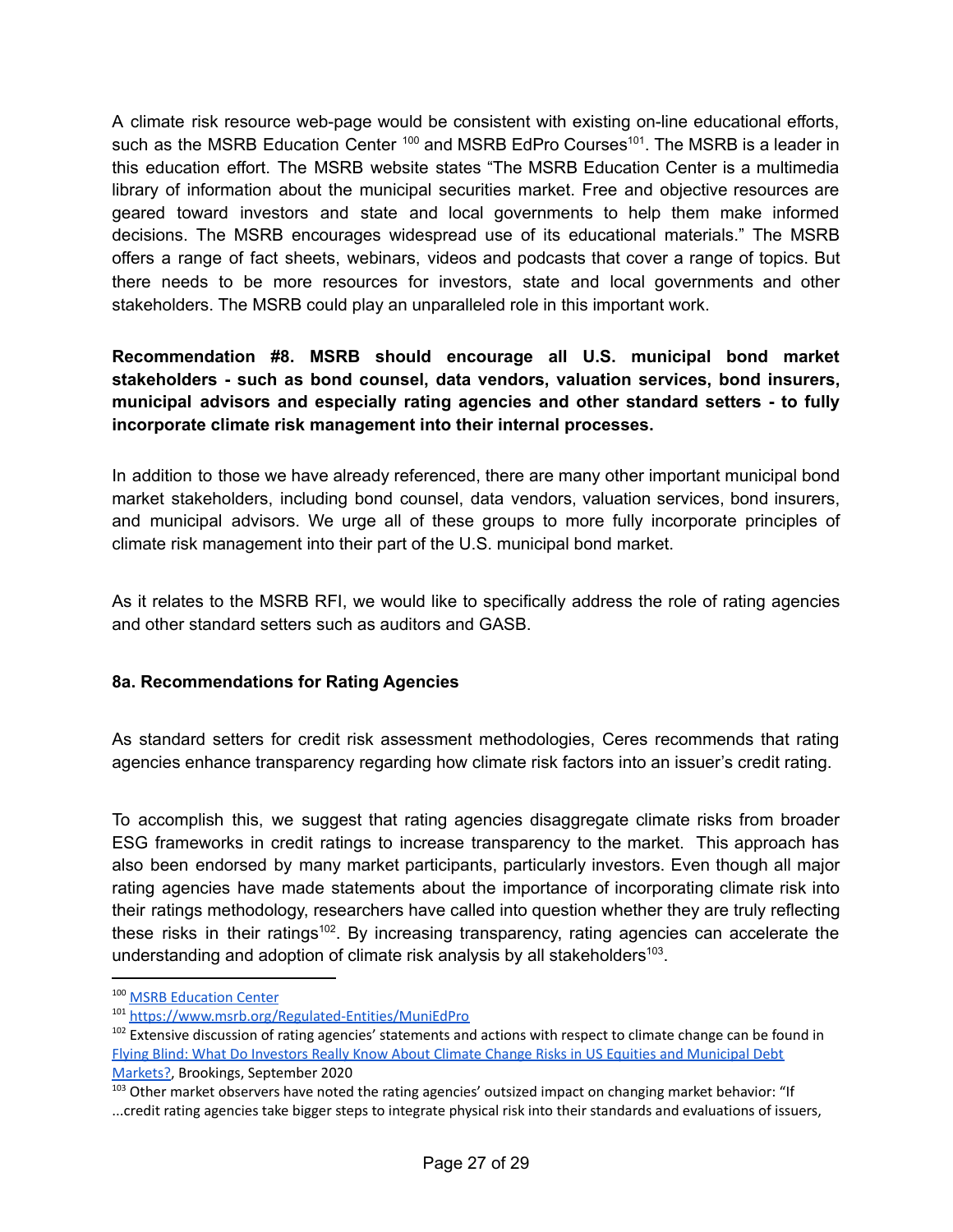Ceres also recommends that rating agencies recognize those issuers that demonstrate excellence in climate risk disclosure. Rating agencies should consider creating a Certificate of Recognition program for municipal issuers, such as a "Climate Awareness Leadership Award", providing support and encouragement to the entities that have been showing leadership in this area.

# **8b. Recommendations for Auditors and Governmental Accounting Standards Board**

Ceres recommends that accounting firms performing audits of municipal bond issuers consider climate-related risks to the issuer's financial condition and operating performance.

There has been a glaring absence of climate risk disclosure in financial reporting for municipal issuers. However, accounting standard setters and independent auditors are being asked more frequently by investors and regulators to consider more directly climate-related risks in financial reporting<sup>104</sup>. Last year Ceres issued a report on the challenges focused on auditing in the oil and gas sector<sup>105</sup>. These issues are also relevant for the municipal debt sector.

Accounting and auditing standards are established in order to give investors the information they need, via financial reporting, to compare issuers, allocate capital and undertake stewardship. Failure to meet these standards suggests that investors will lack the necessary information to carry out those tasks. If the underlying judgements used to prepare financial statements ignore climate considerations, there is a risk that capital is misallocated<sup>106</sup>.

Auditors play an important role in assessing and enforcing rigorous sensitivity analyses. U.S. audit standards for public issuers require that auditors obtain an understanding of how management analyzed the sensitivity of its significant assumptions to change, based on other reasonably likely outcomes that would have a material effect on the company's financial condition or operating performance, and, among other things, evaluate the potential for management bias<sup>107</sup>. This is the same for audits of nonprofits, municipalities, and governmental

companies, and securities due to increased knowledge of the exposure and the materiality of the risk, it will quickly alter behavior. There is a history of analogies for such circumstances where the knowledge regarding materiality and risk evolves over years until the point that the risk is clearly known and material, such as what happened with exposure to subprime assets, asbestos, unfunded pensions, and smoking. Once the depth of the issue and the materiality on valuations were broadly understood, information was demanded by market participants, rating agencies, and regulatory bodies that quickly altered market practices and pricing of financial assets and the legal environment regarding disclosure of those with fiduciary responsibility ", Brookings, Flying Blind: What Do [Investors](https://www.brookings.edu/wp-content/uploads/2020/09/WP67_Victor-et-al.pdf) Really Know About Climate Change Risks in US Equities and [Municipal](https://www.brookings.edu/wp-content/uploads/2020/09/WP67_Victor-et-al.pdf) Debt Markets?, September 2020

<sup>&</sup>lt;sup>105</sup> Lifting the Veil: Investor Expectations for [Paris-Aligned](https://www.ceres.org/resources/reports/lifting-veil-investor-expectations-paris-aligned-financial-reporting-oil-and-gas) Financial Reporting by Oil and Gas Companies <sup>104</sup> The Role of [Accounting](https://www.americanprogress.org/article/role-accounting-auditing-addressing-climate-change/) and Auditing in Addressing Climate Change, *Center for American Progress*, March 3, 2021

<sup>106</sup> Flying blind: The glaring absence of climate risks in financial [reporting](https://carbontracker.org/reports/flying-blind-the-glaring-absence-of-climate-risks-in-financial-reporting/) - Carbon Tracker Initiative

<sup>&</sup>lt;sup>107</sup> Public Company [Accounting](https://pcaobus.org/oversight/standards/auditing-standards/details/AS2501) Oversight Board, "Auditing Accounting Estimates, Including Fair Value [Measurements](https://pcaobus.org/oversight/standards/auditing-standards/details/AS2501)"